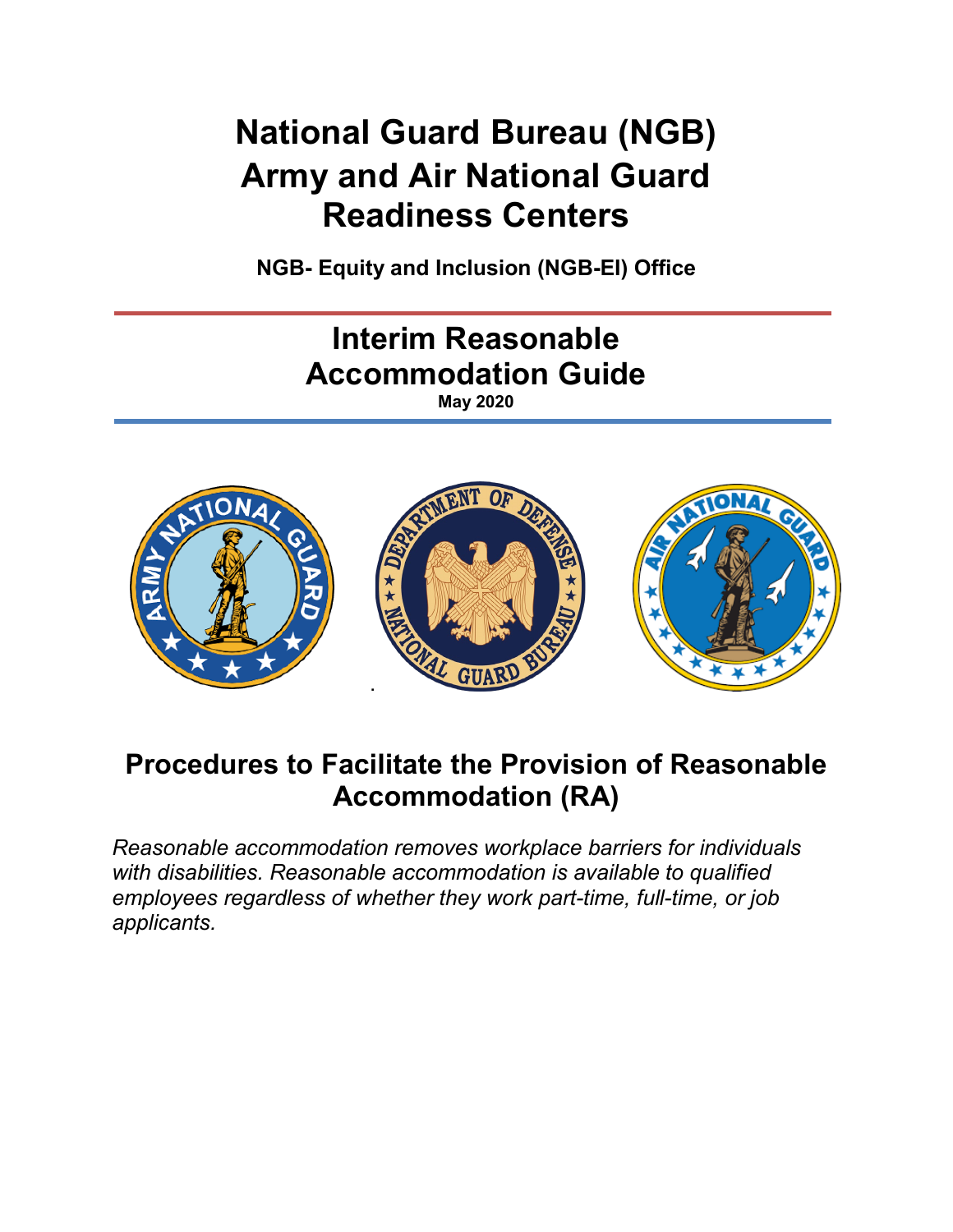## **Table of Contents**

| Requesting a Reasonable Accommodation and Personal                  |  |
|---------------------------------------------------------------------|--|
|                                                                     |  |
| NGRC's and Satellite Offices Responsibilities 10-12                 |  |
|                                                                     |  |
| Processing a Reasonable Accommodations (RA)                         |  |
| and Personal Assistance Services (PAS) Request  13-15               |  |
|                                                                     |  |
| Deciding to Accommodate/Not Accommodate  18-19                      |  |
|                                                                     |  |
|                                                                     |  |
|                                                                     |  |
|                                                                     |  |
| Attachment 1: Request for Reasonable Accommodation or Personal      |  |
| Attachment 2: Physicians Medical Assessment Form  24-3-6            |  |
| Attachment 3: Documentation of Essential Functions Form  24-7       |  |
| Attachment 4: Denial of Reasonable Accommodations Request  24-8-9   |  |
| Attachment 5: Reasonable Accommodation Information Report  24-10-11 |  |
|                                                                     |  |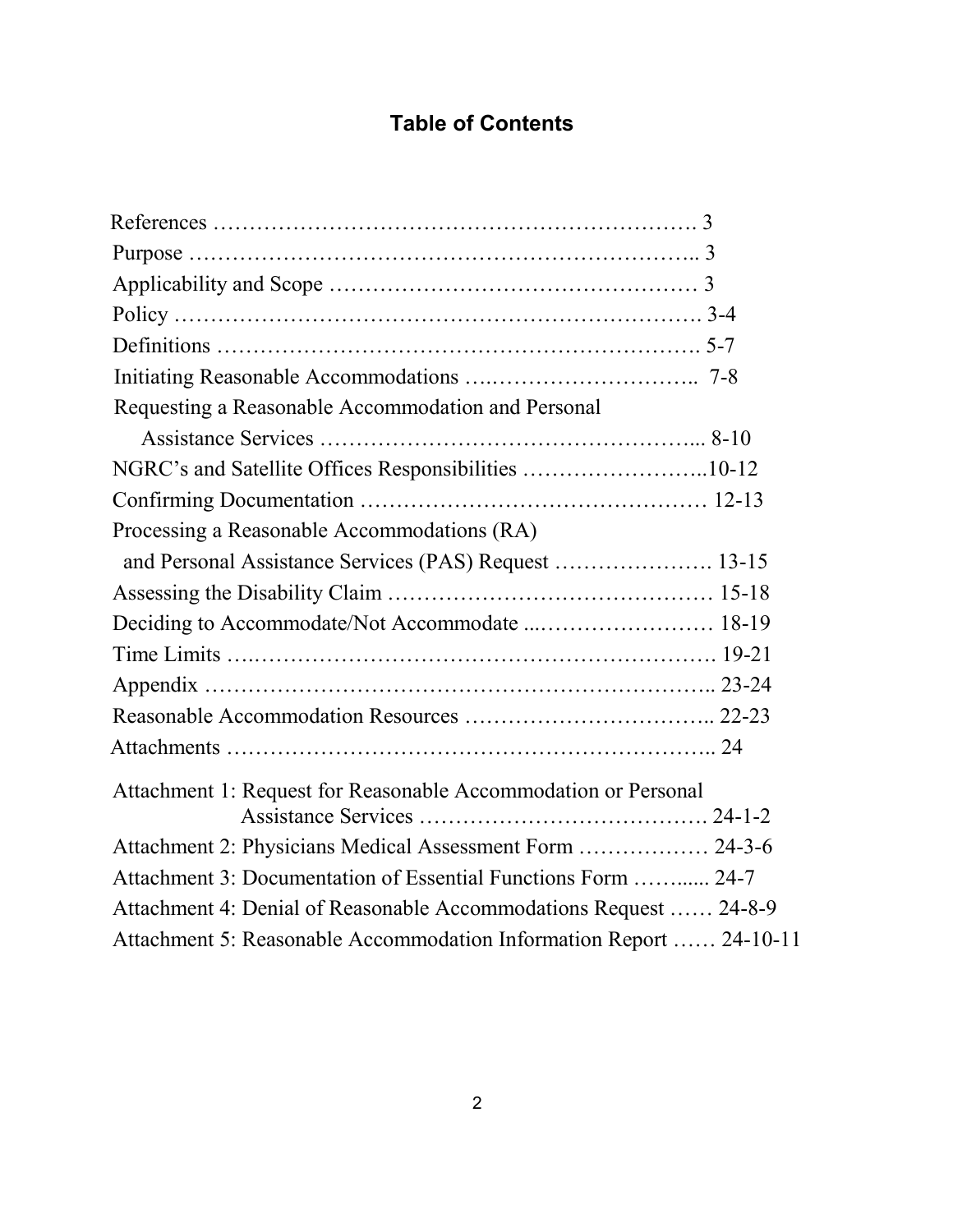### .REASONABLE ACCOMODATION GUIDE

### **References**

A. Section 501, Rehabilitation Act of 1973, as amended, 29 U.S.C.§ 791

B. Americans with Disabilities Act Amendments Act of 2008, Titles I and V

C. Executive Order 13164 of 26 July 2000

D. 29 Code of Federal Regulations § 1630

E. EEOC Management Directive 715 (MD-715), 1 October 2003

F. Equal Employment Opportunity and Diversity, Army Regulation 690-12, Appendix C, 12 December 2019

G. Equal Employment Opportunity and Affirmative Employment Programs, AFI 36-205, Chapter8, 1 December 2016

H. EEOC Enforcement Guidance: Reasonable Accommodation and Undue Hardship Under the Americans with Disabilities Act, 17 October 2002

I. Nondiscrimination on the Basis of Handicap in Programs and Activities Assisted or Conducted by the Department of the Army, 15 December 1993

J. Executive Order 13548, 26 July 2010

### **Purpose**

The purpose of this guide is to establish guidance, outline roles and responsibilities and implement the provisions of the Reasonable Accommodations (RA) and Personal Assistance Service (PAS) request.

### **Applicability and Scope**

This guides applies to the National Guard Bureau NGB, the National Guard Readiness Centers (NGRC) in the National Capital Region (NCR) and satellite field offices, it covers civilian personnel, and civilian and military supervisors of civilian personnel, all appropriated (APF) and non-appropriated (NAF) civilian employees and applicant(s) for employment.

### **Policy**

The NGB, and the NGRCs provide reasonable accommodations to employees and applicants with disabilities. The NGB, and NGRCs reasonable accommodation policy is an important aspect of our commitment to create employment opportunities for individuals with disabilities in accordance with References (A) to (J). Managers/Supervisors are expected to make every effort to provide reasonable accommodations to employees with disabilities, unless in doing so would cause an undue hardship. Reassignment is the accommodation of last resort and is available only to employees, not applicants. Supervisors/decision makers will consider a reassignment only if no reasonable accommodations are available to enable the individual to perform the essential functions of his/her current position, or if the only effective accommodation would cause undue hardship.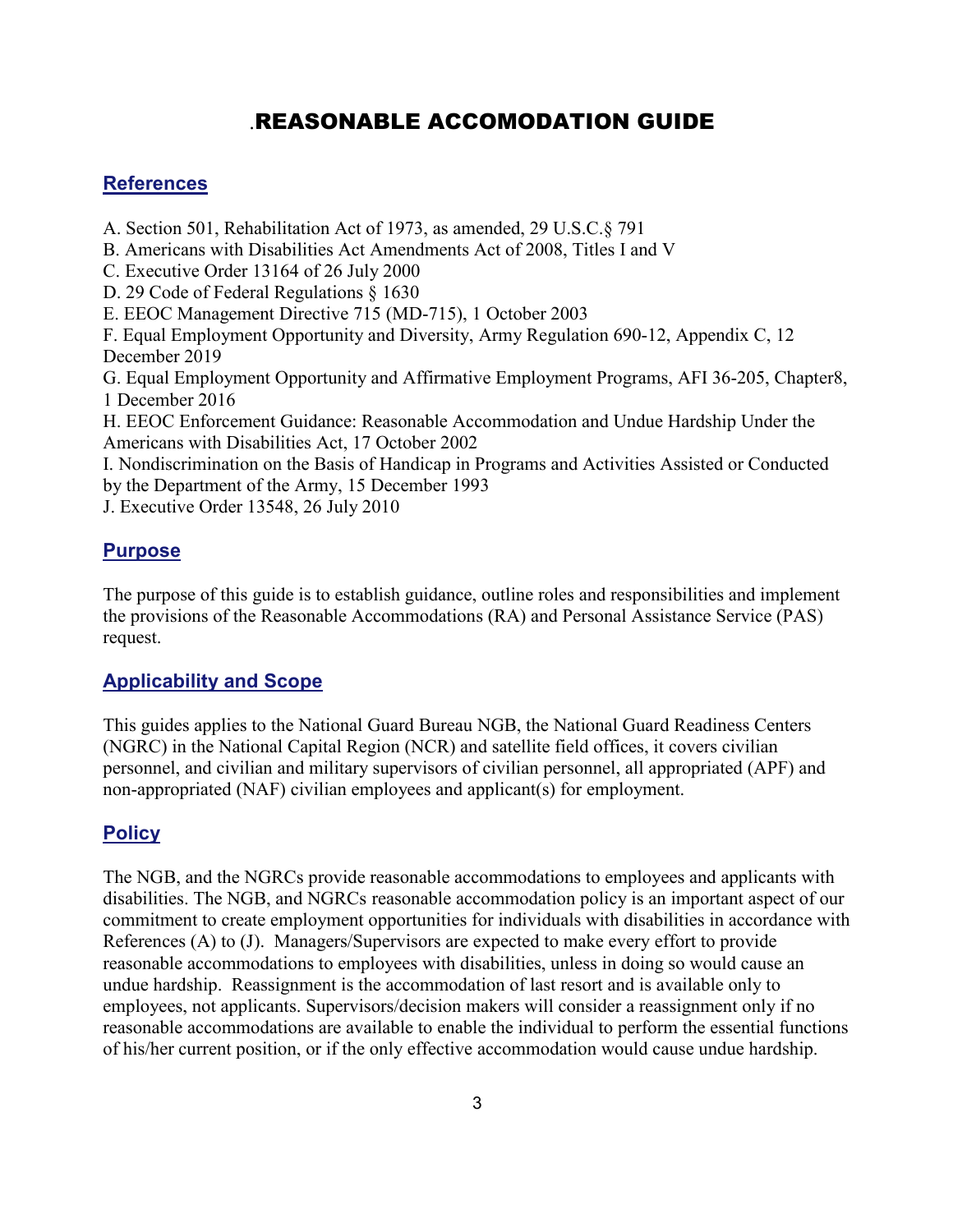Reassignment may be made only to a vacant position. The organization will not create new positions or displace employees from their jobs.

In accordance with the Rehabilitation Act of 1973 (29 USC §791 et seq.) as amended by the Americans with Disabilities Act (ADA) of 1990, as amended (42 USC §12101 et seq.) requires NGB to provide reasonable accommodation to qualified individuals with disabilities who are employees or applicants for employment, unless to do so would cause undue hardship. Therefore, NGB and NGRC's are committed to providing reasonable accommodations to NG employees and applicants for employment in order to ensure that individuals with disabilities have full access to equal employment opportunities at all NG enterprises. This means that the NGB and NGRC's and satellite field offices provides reasonable accommodation when:

- An applicant for employment with a disability needs an accommodation in order to be considered for a job;
- A qualified employee with a disability needs an accommodation to enable him or her to perform the essential functions of the job or to gain access to the workplace; and
- An employee with a disability needs an accommodation to enjoy equal benefits and privileges of employment those enjoyed by employees without disabilities.

NGRC's Disability Program Manager (DPM) or the Disability Program Coordinator (DPC) will assist management to process requests for reasonable accommodation and, when appropriate, provide reasonable accommodations in a prompt, fair, and efficient manner.

This Guide provides instruction on how to comply with Equal Employment Opportunity Commission ("EEOC") regulations on agency implementation of The Rehabilitation Act of 1973 (29 USC §791 et seq.) as amended by the Americans with Disabilities Act (ADA) of 1990, as amended (42 USC §12101 et seq.) , and 29 C.F.R. § 1614.203. The NGRCs will apply the standards set forth in Title I of the ADA Amendments Act of 2008 ("ADAAA") when determining whether and to what extent to provide reasonable accommodation under the Rehabilitation Act. *The ADAAA emphasizes that agencies should construe the definition of disability in favor of broad coverage of individuals, making it easier for an individual seeking protection under the ADA to establish that he or she has a disability within the meaning of the statute.* 

In accordance with applicable EEOC regulation, 29 C.F.R. § 1614.203(d)(5), it is NGB's policy to provide access to personal assistance services ("PAS") to individuals with targeted disabilities. NGRCs will process requests and make determinations for PAS in the same manner as it processes requests and makes determinations for reasonable accommodation.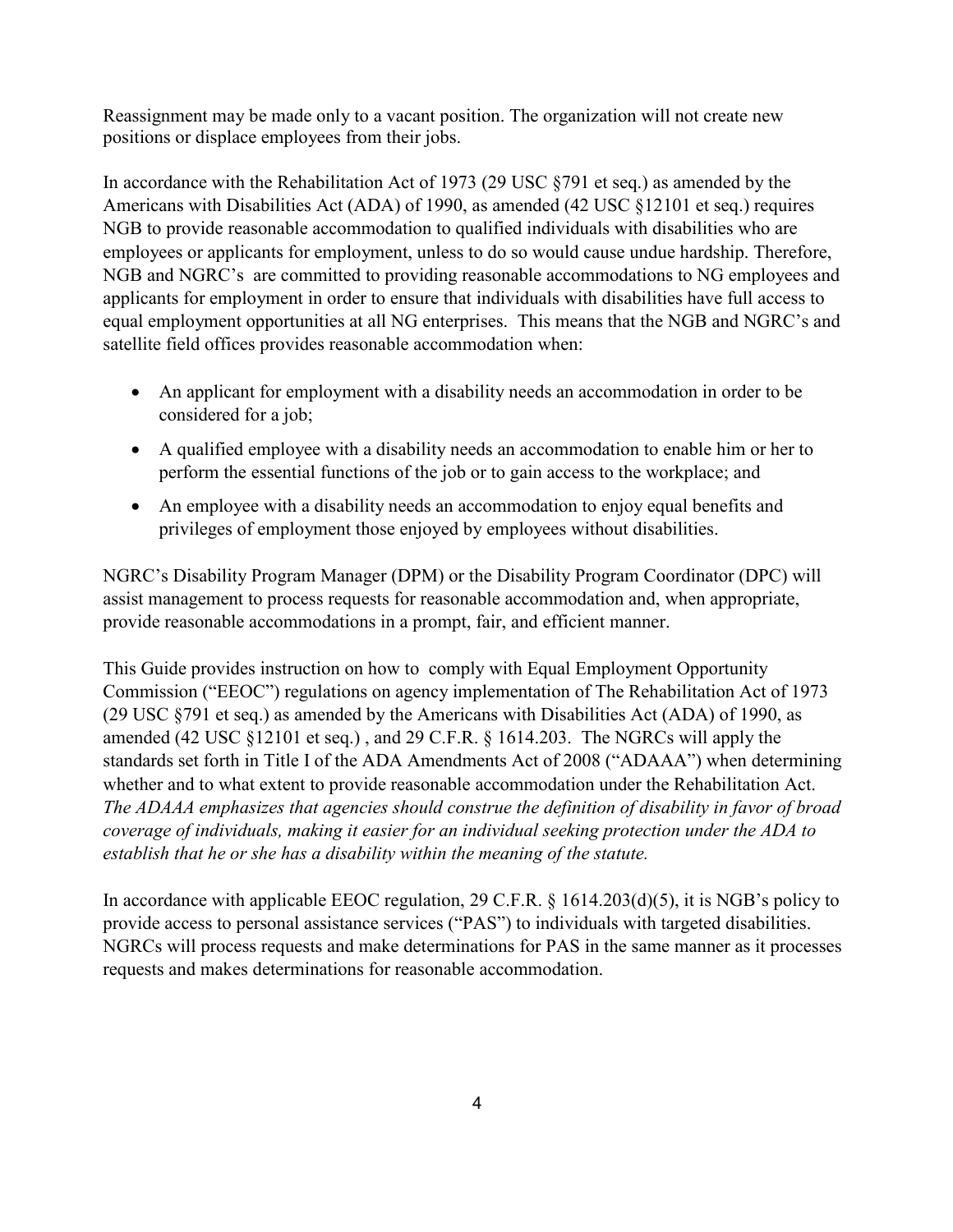### **Definitions**

- A. Accessible: Enterable, operable, safely usable, or otherwise open to participation, independently and with dignity, by a person with a disability. The term "accessible" can apply to a work environment, service, program, etc.
- B. Appeal: A voluntary process through which an individual can request reconsideration of a denial of a request for reasonable accommodation.
- C. Applicant: A person who has applied, or would like to apply, for employment at NGB/NGRC's.
- D. Decision Maker: The NGRCs official with the authority to make a determination on whether or not to provide an accommodation in a given circumstance. The decision maker can be the Senior Leader, an immediate supervisor, an Office or Division Director, with authority over the appropriate office or division, or the Director or Deputy Director of the Office of Human Resources.
- E. Denial: A written determination by the decision maker to deny a request for a specific reasonable accommodation where the decision maker does not offer an alternative reasonable accommodation or where the requester declines an alternative reasonable accommodation offered by the decision maker.
- F. Disability: With respect to an individual, (1) A physical or mental impairment that substantially limits one or more major life activities; (2) a record of such an impairment; or (3) being regarded as having such an impairment, which means that the individual has been subjected to an action prohibited by the ADA as amended because of an actual or perceived impairment that is not both "transitory and minor."
- G. Employee. A person employed by the National Guard (Department of the Army or Department of the Air Force).
- H. Essential Functions: The fundamental job duties of the employment position the individual with a disability holds or desires. The term "essential functions" does not include the marginal functions of the position. A job function may be an "essential function" if, among other things: (1) the reason the position exists is to perform that function; (2) there are a limited number of other employees who could perform the function; and/or (3) the function is specialized and the individual is hired based on his or her ability to perform that particular function.
- I. GINA: Genetic Information Nondiscrimination Act of 2008, Pub. L. 110-233.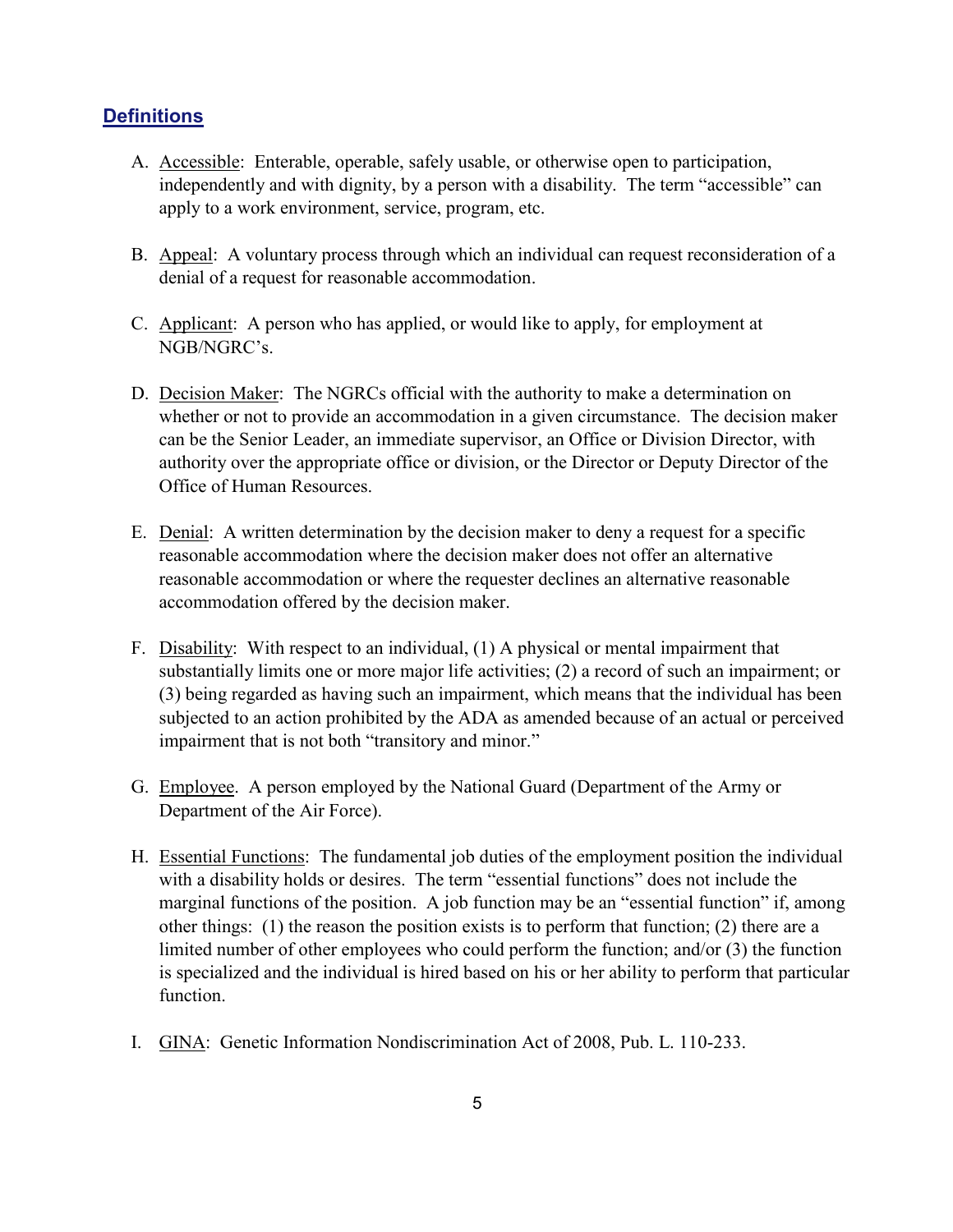- J. Grant: A written determination by the decision maker to approve either a request for a specific reasonable accommodation or a reasonable accommodation other than that requested but which both the requester and decision maker believe will be effective.
- K. Individual: The applicant or employee for whom the accommodation is requested.
- L. Interactive Process: An informal process by which the NGRC DPM/DPC will communicate with an employee or applicant who has requested a reasonable accommodation. This process will identify the specific limitations resulting from the disability and potential reasonable accommodations that could overcome those limitations.
- M. Personal Assistance Services (PAS): Assistance with performing activities of daily living that an individual would typically perform if he or she did not have a disability, and that is not otherwise required as a reasonable accommodation. Examples include, but are not limited to, assistance with removing and putting on clothing, eating, and using the restroom. Per EEOC Regulation, agencies need only provide PAS to individuals with "targeted disabilities," as defined below.
- N. Physical or Mental Impairment: any physiological disorder or condition, cosmetic disfigurement, or anatomical loss affecting one or more body systems, such as the neurological, musculoskeletal, special sense organ, respiratory (including speech organs), cardiovascular, reproductive, digestive, genitourinary, immune, circulatory, hemic, lymphatic, skin, and endocrine systems; or any mental or psychological disorder, such as an intellectual disability (formerly termed "mental retardation"), organic brain syndrome, emotional or mental illness, and specific learning disability.
- O. Qualified: With respect to an individual with a [disability,](https://www.law.cornell.edu/definitions/index.php?width=840&height=800&iframe=true&def_id=ccbf4d103f3efc96fe0aadfd698103b0&term_occur=13&term_src=Title:29:Subtitle:B:Chapter:XIV:Part:1630:1630.2) "qualified" means that the individual satisfies the requisite skill, experience, education and other job-related requirements of the employment position such individual holds or desires and, with or without [reasonable accommodation,](https://www.law.cornell.edu/definitions/index.php?width=840&height=800&iframe=true&def_id=e3f2627d443885840d63fe7bb3ca2385&term_occur=7&term_src=Title:29:Subtitle:B:Chapter:XIV:Part:1630:1630.2) can perform the [essential functions](https://www.law.cornell.edu/definitions/index.php?width=840&height=800&iframe=true&def_id=5559956b11aae3f78d9c3f2ac40b41a6&term_occur=1&term_src=Title:29:Subtitle:B:Chapter:XIV:Part:1630:1630.2) of such position
- P. Reasonable Accommodation: (1) modifications or adjustments to a job application process that enable a qualified applicant with a disability to be considered for the position such qualified applicant desires; (2) modifications or adjustments to the work environment, or to the manner or circumstances under which the position held or desired is customarily performed, that enable an individual with a disability who is qualified to perform the essential functions of that position; or (3) modifications or adjustments that enable an employee with a disability to enjoy equal benefits and privileges of employment as are enjoyed by other similarly situated employees without disabilities.

Examples of accommodation include, but are not limited to: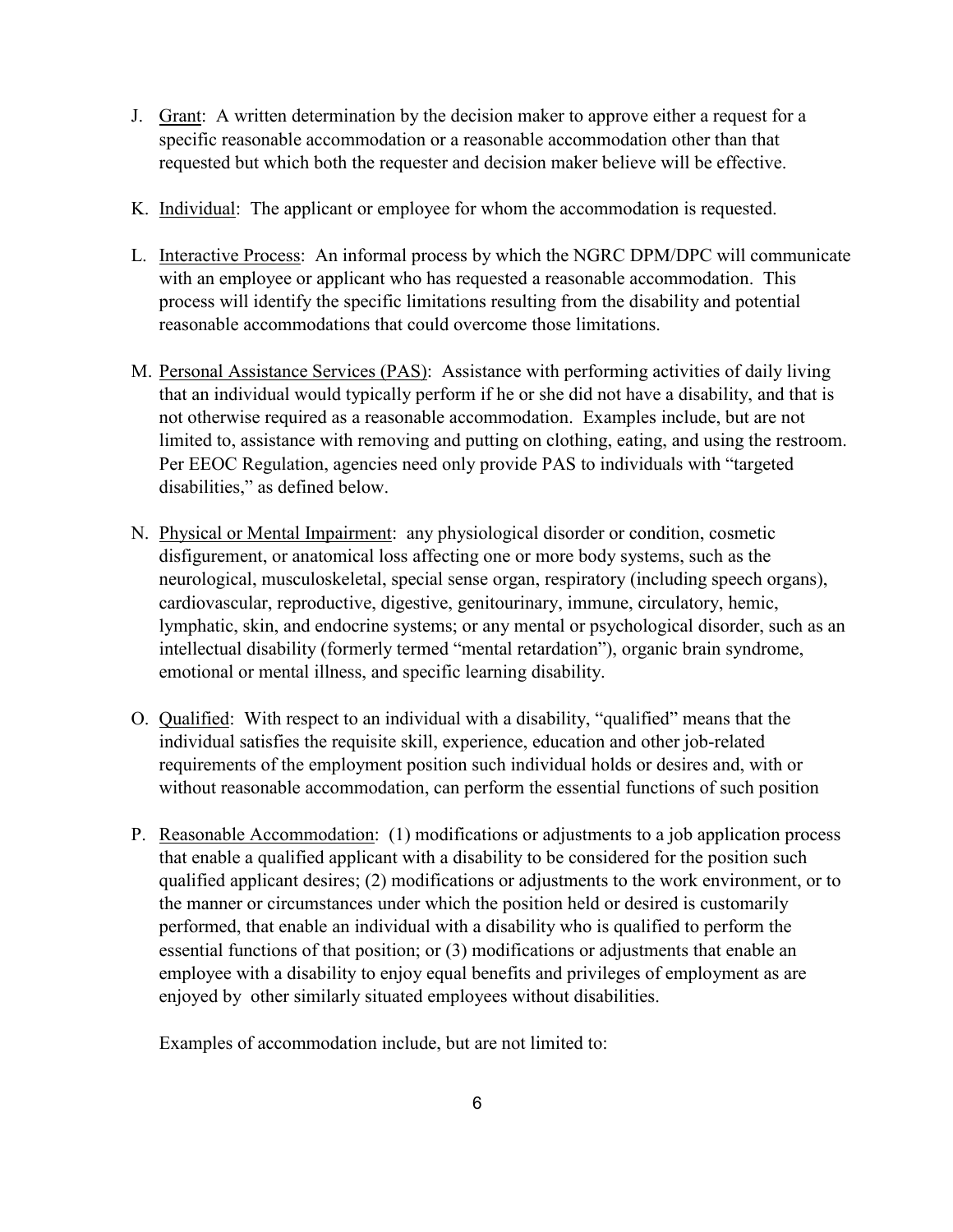- a. Making existing employee facilities readily accessible to and useable by individuals with disabilities:
- b. Job restructuring;
- c. Part-time or modified work schedules;
- d. Reassignment to a vacant position (and not just permission to compete for such a position);
- e. Acquisition or modifications of equipment or devices;
- f. Appropriate adjustment or modifications of examinations, training materials, or policies; and
- g. Provision of qualified readers or interpreters.
- Q. Requester: The person who requests the reasonable accommodation or PAS. The requester can be the disabled applicant or employee, or a family member, healthcare professional, or other representative of the disabled applicant or employee.
- R. Targeted Disability: a disability that is designated as a "targeted disability or health condition" on the Office of Personnel Management's Standard Form 256 or that falls under one of the first 12 categories of disability listed in part A of question 5 of the Employment Opportunity Commission's Demographic Information on Applicants form. Targeted disabilities include, but are not limited to, deafness or serious difficultly hearing, blindness or serious difficulty seeing even when wearing glasses, missing extremities, partial or complete paralysis, significant mobility impairment, intellectual disability, and significant psychiatric disorders.

### **Initiating the Reasonable Accommodation Process**

### Who Can Submit a Request for Reasonable Accommodation?

- An employee or an applicant for employment.
- A family member, friend, health professional, or other representative may request RA on behalf of an individual with a disability.

### Identify the Request for Reasonable Accommodation

• For tracking purposes, the Reasonable Accommodations Coordinator requires written request from either the RA requestor or the supervisor (Attachment 1); however, the manager/supervisor cannot ignore an initial oral request. Management must engage in an informal interactive process to clarify what the employee specifically needs and identify the appropriate RA. Appendix A, provides resources available to employers to help identify appropriate accommodations.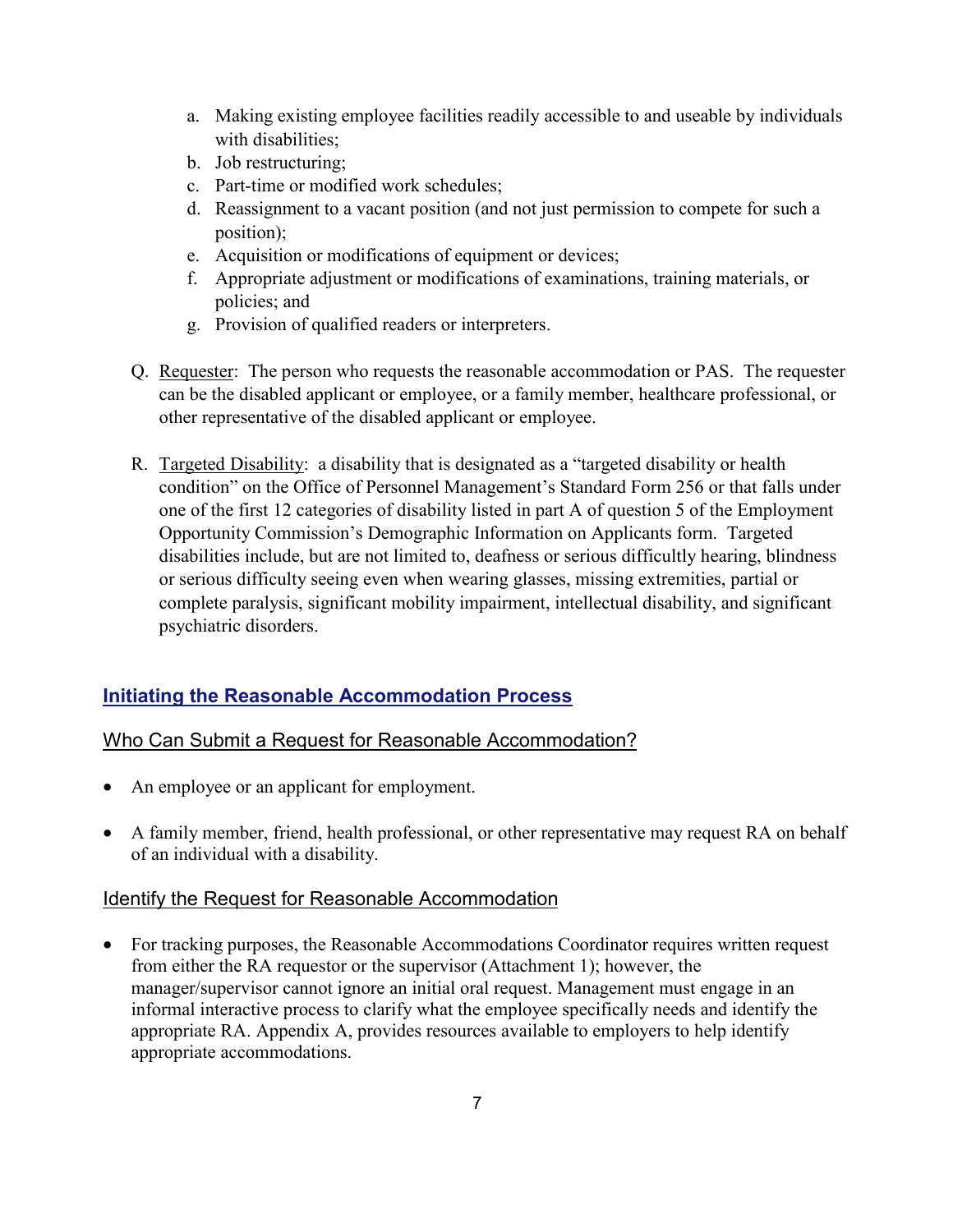- A request can be made in "plain English". The Americans with Disabilities Act, Rehabilitation Act, or the phrase "reasonable accommodation" do not have to be referenced in order for a request to be considered a request for RA.
- Once the RA request is made to the Supervisor, the Supervisor must submit the RA request to the RA Coordinator within two (2) business days, the RA Coordinator starts the management of RA process. A copy of the request will also be forwarded to the Chief, NGB, Office of the Chief Counsel, Litigation and Employment Law Division, for information purposes.
- Supervisor/manager and RA Coordinator will hold interactive discussions with the employee immediately and throughout the entire process as needed to assist in making the determination whether the employee is a qualified individual with a disability and to determine if medical documentation is necessary.
- An employee who requires a RA on a repeated basis (e.g., a sign language interpreter) does not need to submit a new written request each time an accommodation is needed.
- The RA request must include a statement for an adjustment or change at work to a reason related to a medical condition.
	- EXAMPLE 1. "I'm having trouble getting to work at my scheduled starting time because of medical treatments I'm undergoing."
- **Do not disclose** that an employee is receiving RA because it usually amounts to a disclosure that the individual has a disability.

### **Requesting a Reasonable Accommodation**

A request for reasonable accommodation is a statement that an individual needs an adjustment or change in the application process, at work, or in a benefit or privilege of employment for a reason related to a disability.

A person may initiate any request for reasonable accommodation **orally or in writing at any time.** *Doing so initiates the interactive process*. The requester does not need to:

- Fill out any specific form in order to initiate the interactive process;
- Have a particular accommodation in mind before making his or her request;
- Use any special terms like "reasonable accommodation" or "disability" when making his or her request.

In light of the above guidance, NG managers or supervisors and other employees should recognize that a person may not always state a request for reasonable accommodation plainly.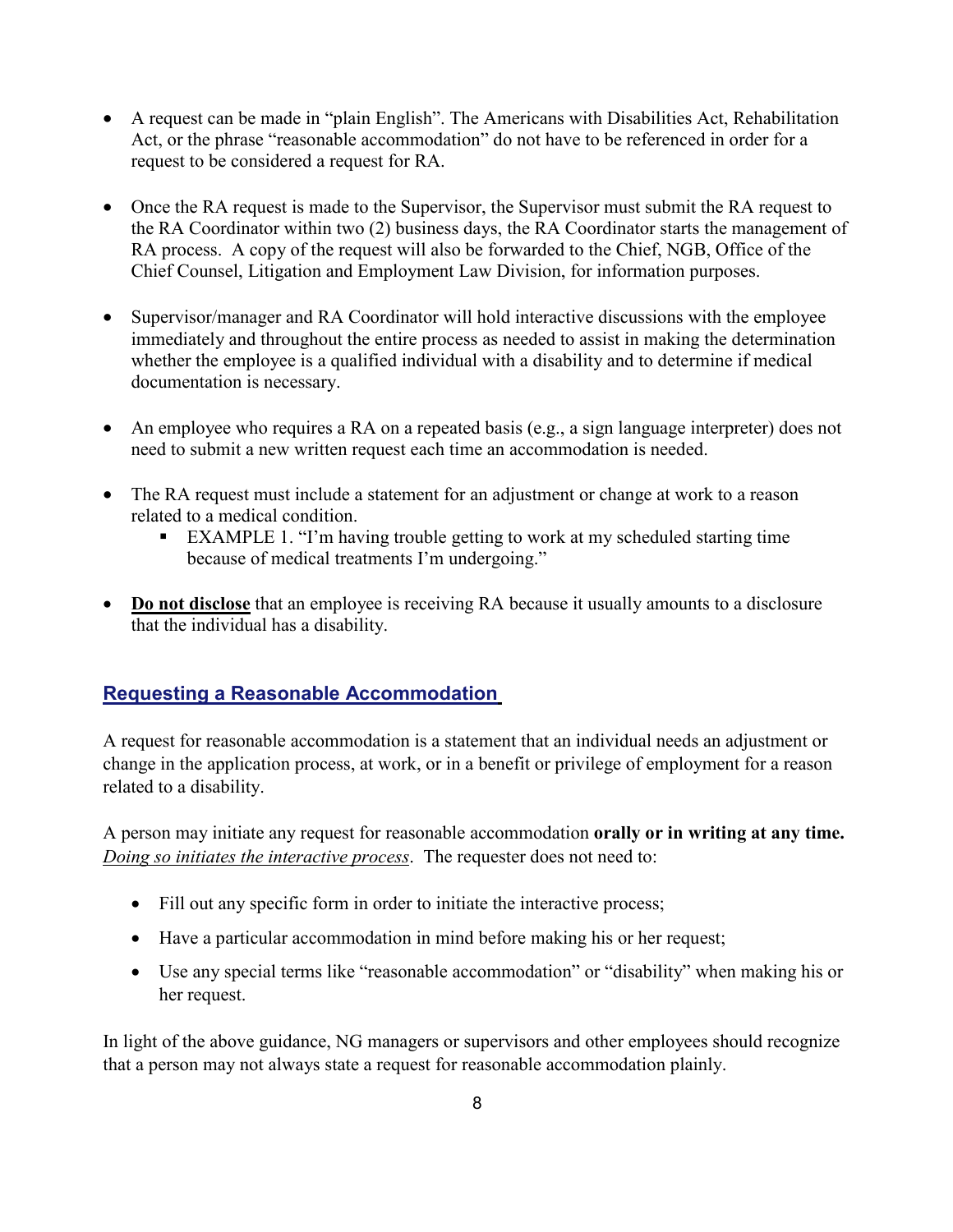A request is any communication in which an individual asks or states a need for the NGB, NGRC's to provide or to change something because of a medical condition. A person does not have to specify a particular accommodation although it is helpful if he or she can suggest one. It is sufficient for the individual requesting accommodation to state that some sort of change or assistance is required.

A manager or supervisor should know that a request for a reasonable accommodation can be a statement in "plain English" that an individual needs an adjustment or change in the application process or at work for a reason related to a medical condition.

If an employee or applicant raises any of the following points, he or she is likely requesting a reasonable accommodation:

- The person is talking about some type of medical condition that is impacting his or her work;
- The person mentions some sort of physical/intellectual/psychiatric challenge that is impacting his or her work;
- The person requests an adjustment or change to the workplace;
- The person openly discloses a disability or medical condition;
- The person states that he or she needs assistance performing a job function.

Whenever a supervisor or other employee is uncertain as to whether a person seeks reasonable accommodation, he or she shall ask that person for clarification.

A requester does not need to have previously disclosed the existence of a disability prior to requesting a reasonable accommodation.

An **Applicant** may request a reasonable accommodation from any Human Resources Specialist or RA Coordinator, the selecting official, or any NGB, NGRC satellite RA Coordinator connected with the staffing application process. In cases when an applicant does not make a request to a Human Resources Specialist, the selecting official or NGB, NGRC RA Coordinator must forward the request to the Office of Human Resources as soon as possible, but in any event, **no later than 2 business days after receiving the request.**

An **Employee** may request a reasonable accommodation from one of the following officials:

• His or her immediate supervisor, as well as any another supervisor or manager in the employee's chain of command; or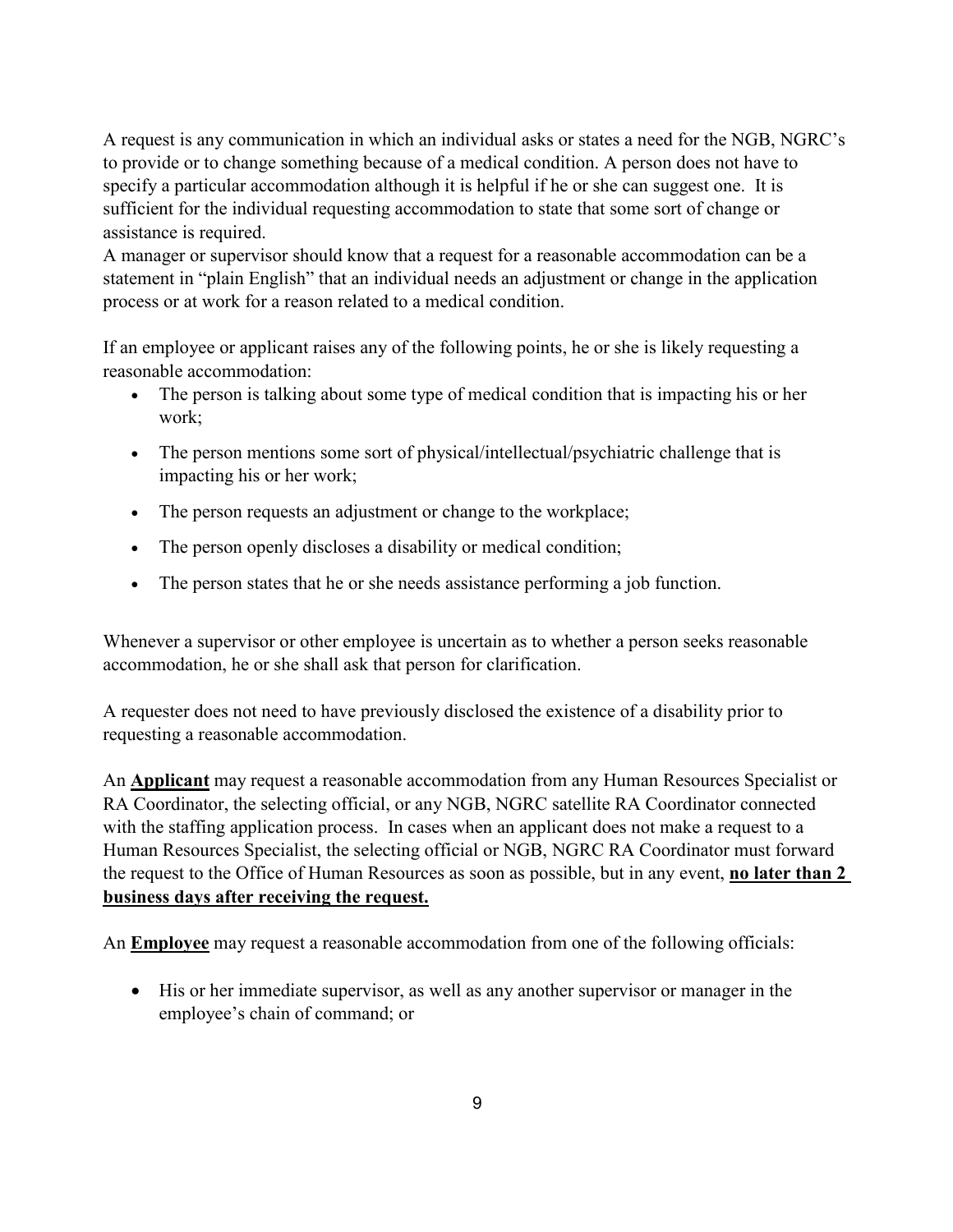• The Director or Deputy Director of the Office of Human Resources, or a designated Human Resources Specialist; NGB, NGRC RA Coordinator or NGB-EI Disability Program Manager/Coordinator.

In cases when an employee does not make a request to the ultimate decision maker, the official who receives the request will forward the request in writing to the appropriate decision maker as soon as possible, but in any event, **no later than 2 business days after receiving the request**.

A family member, healthcare professional, or other representative may request a reasonable accommodation on behalf of a National Guard (Army or Air) applicant or employee. Under such circumstances, the requester should submit the written request to the same persons to whom the employee or applicant would make the request.

Any National Guard (Department of the Army Department of the Air Force) applicant or employee may consult with the Director or Deputy Director of the Office of Human Resources, or a designated Human Resources Specialist; NGB-EI Disability Program Manager/Coordinator for further information or assistance in connection with requesting or processing a request for reasonable accommodation.

### **NGRCs and Satellite Office Personnel Responsible for Handling Requests**

Each organizational element shall designate those officials delegated principal responsibility for identifying possible accommodations and for determining whether an accommodation will be provided. The Decision-maker may differ depending on whether the request is initiated by an employee or an applicant, or the type of accommodation being requested. As explained above, the NGB or NGRC staff member who receives a request for reasonable accommodation must forward such request to the appropriate decision maker as soon as possible, but in any event, **no later than 2 business days after receipt.**

For example, the Decision-maker could be as follows:

- o the organizational element Human Resource Specialist responsible for the recruitment and/or selection process if the request for accommodation is from an applicant;
- o the organizational element Disability Program Manager if the accommodation requested is for adaptive equipment, a reader or sign language interpreter, removal of an architectural barrier, accessible parking, or materials in alternative formats;
- o the head of the office or his/her designee where the accommodation requested involves personnel actions; or
- o if the requests are from an employee, the Decision-maker might be the employee's immediate supervisor or the head of the office.

o

All decision makers must designate reserve officials who can continue receiving, processing, and providing reasonable accommodations when the decision maker is not available.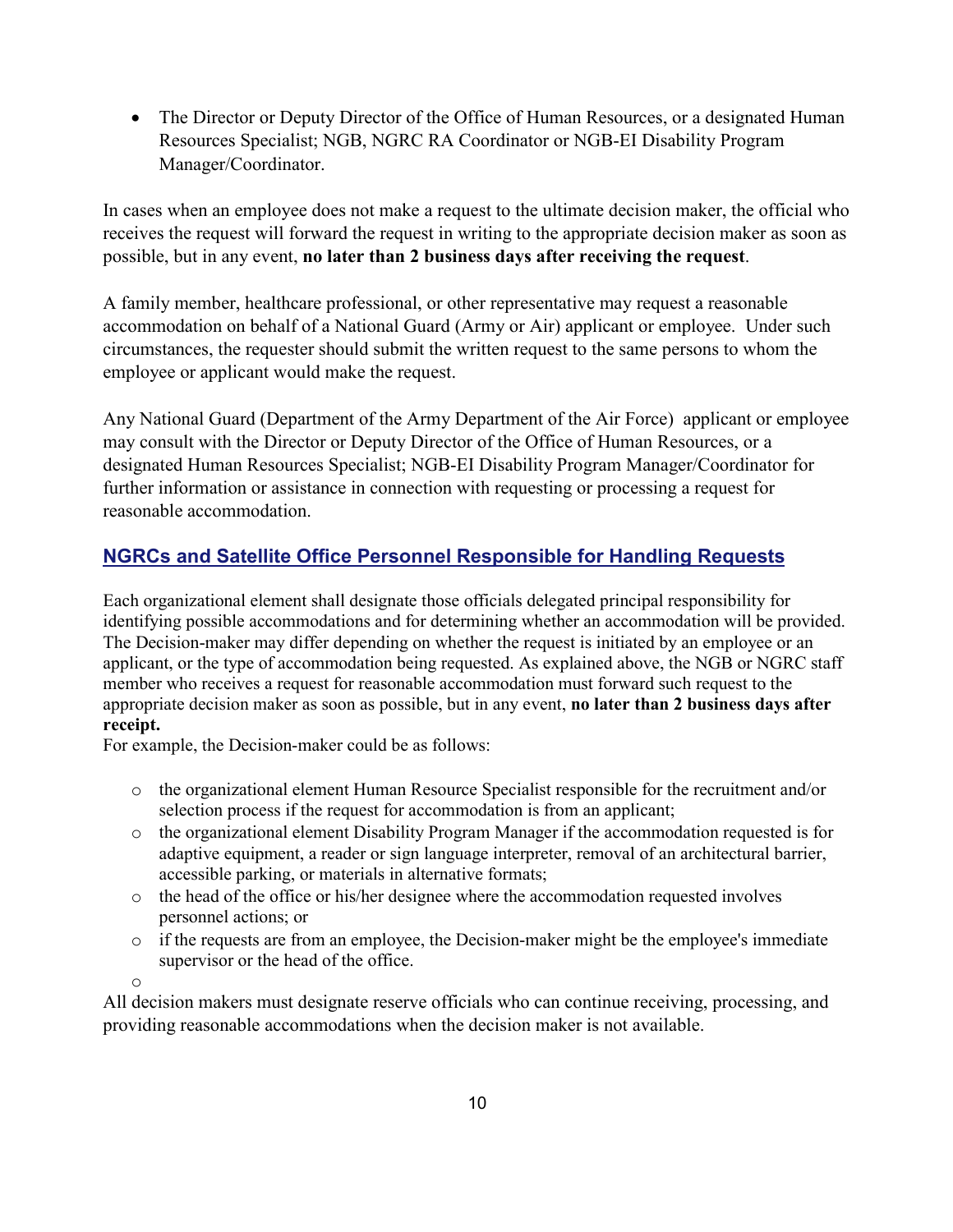To ensure that NGB, NGRCs handle reasonable accommodation requests consistently and fairly throughout the organization, the decision maker shall inform, and consult with, the Office of Human Resources and Facilities management when deemed necessary as to all such requests prior to making a final written decision.

### **Responsibilities**

### **NGB Equity and Inclusion (NGB-EI) Office shall:**

- Communicate and implement NGB's policy for the processing of reasonable accommodation requests.
- Allocate sufficient personnel to staff the reasonable accommodation function within NGRCs.
- Ensure that officials responsible for processing reasonable accommodation requests are trained on program requirements, to include relevant legal principles/precedent.
- Ensure that all reasonable accommodation requests are processed within the applicable timeframe which is within 30 days of the request.

### **Reasonable Accommodations Coordinator: (NGB-EI DPM Interim)**

- Manage and assist in coordinating all reasonable accommodation requests.
- Ensure that all reasonable accommodation requests are processed in accordance with applicable references.
- Collaborate with supervisor(s) during the on-going, informal interactive discussion(s) with the individual seeking an accommodation.
- Involve appropriate personnel who provide recommendations to the person responsible for making the decision on a request for reasonable accommodation.
- Update the appropriate tracking and monitoring system for reasonable accommodation requests.
- Maintain all reasonable accommodation case files in a secure manner.
- Ensure the confidentiality of medical information. Access to this information is limited to a need to know in accordance with applicable law and regulation including HIPPA.
- Medical records will be maintained separately from personnel records, and if required, will be maintained by Health Care Providers in accordance with HIPPA.

### **Managers and Supervisors shall:**

- Immediately contact the RA Coordinator upon knowledge of or receipt for request for a reasonable accommodation, **within two (2) business days**.
- Process all reasonable accommodation requests in accordance with the procedures outlined in this guide.
- Maintain an open line of communication with the employee seeking an accommodation and engage in on-going, informal discussion(s) with the employee during the reasonable accommodation process.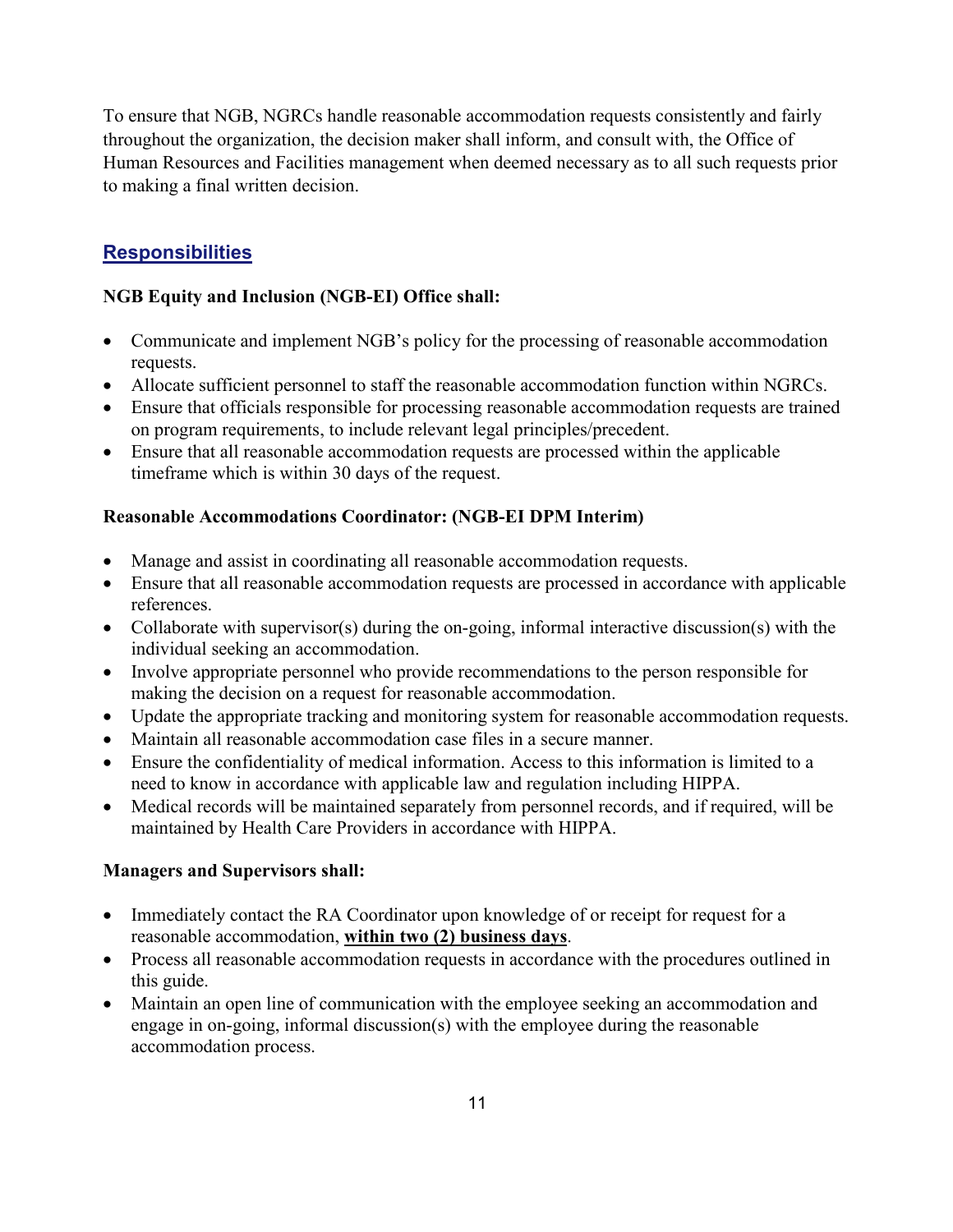- Management Officials will determine the approval or denial of an RA within 30 days of the initiation of a request. If a decision maker does not immediately grant the requested accommodation, he/she must consult directly with the RA Coordinator. The RA Coordinator will coordinate, as needed, with the servicing Litigation and Employment Law Division counselor/agency attorney before providing the decision maker with any recommendations
- Legal reviews must be conducted for all proposed denials of a reasonable accommodation or the particular accommodation requested.

#### **An Employee and/or Applicants for employment shall:**

- Employees will immediately notify their first-level supervisor or the RA Coordinator when it is determined that some form of reasonable accommodation is required in order to perform the essential functions(s) of their position of record.
- Request a RA/PAS during the application process.
- Request a RA when she/he knows that there is a workplace barrier that is preventing her/him, due to a disability, from effectively competing for a position, performing a job, or gaining equal access to a benefit of employment.
- Actively participate in the interactive discussion portion of the reasonable accommodation process.
- Provide all documentation, to include medical documentation, if requested, as part of the reasonable accommodation process.

### **Joint Human Capital Management (JHCM) shall:**

- JHCM will be the first line of effort in providing Applicants for Employment with disabilities the support required.
- Participation in the application process; RA or PAS must be provided to a qualified applicant with a disability in order to have an equal opportunity to participate during the application process.
- Hiring process; Inform all applicants for employment what the hiring process involves, e.g., interview, timed written test, or job demonstration; ask all applicants whether they will need a RA for this process; and explain the RA procedures.

### **Confirming Documentation**

Although an **employee** may initiate a reasonable accommodation request orally, for record keeping purposes, and upon receiving any request **other than one for assistive technology and/or services**, the decision maker should ask the employee (or someone acting on the employee's behalf) to complete the *Confirmation of Request for Reasonable Accommodation or Personal Assistance Services* Form (Attachment 1). Should the employee fail to complete this form, the employee's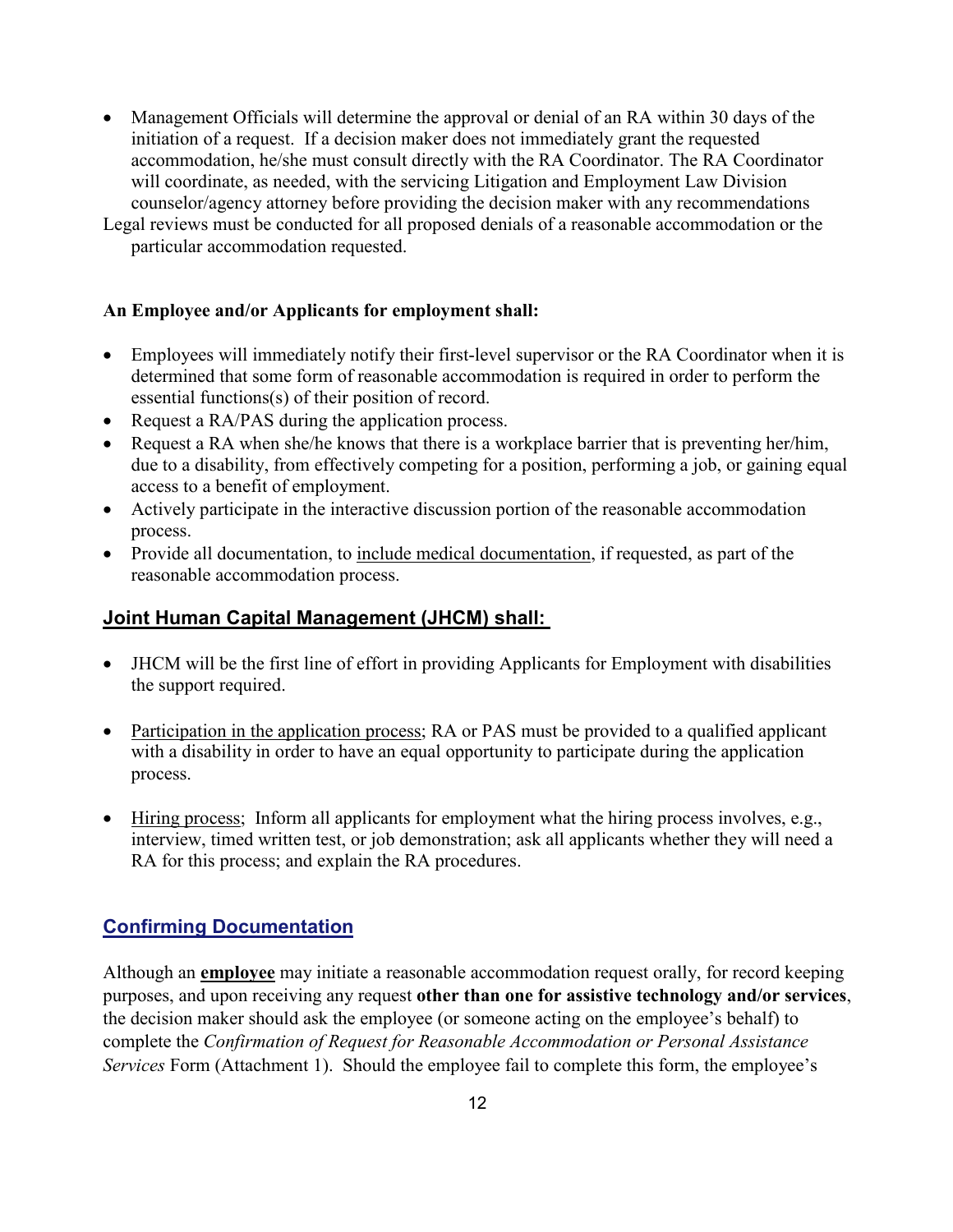immediate supervisor or the decision maker shall complete it on the employee's behalf and seek the employee's consent before adding the form to the employee's personnel file.

For any request in which the employee **requests assistive technology and/or services**, the decision maker should request that the employee complete a *CAP Accommodation Request online at [www.cap.mil](http://www.cap.mil/)* or complete the form on the employee's behalf.

NGB, NGRC's RA Coordinator will begin processing a request for reasonable accommodation as soon as it is made, whether or not the employee provides written confirmation as described in this Section.

### **Processing Reasonable Accommodation Request**

1. Once an applicant or employee (or a person acting on their behalf) makes a request for reasonable accommodation, the requester and decision maker will begin the interactive process to determine whether and to what extent the NGB, NGRC or satellite office will provide reasonable accommodation.

The decision maker will:

- Explain to the requester that he or she (i.e., the decision maker) will determine whether or not the NGB, NGRC or satellite office will provide reasonable accommodation; and
- Describe the decision making process to the requester.

2. When a third party makes a request for accommodation on an individual's behalf, the decision maker should, if possible, confirm with the applicant or employee that he or she, in fact, wants a reasonable accommodation before proceeding further with the interactive process.

3. Management must communicate with the requester early in the interactive process and periodically throughout the process regarding his or her request to ensure the complete exchange of relevant information. To track the processing of his or her request, the requester may, at reasonable intervals, ask that the decision maker describe the status of his or her request, preferably in writing.

4. Ongoing communication is particularly important where the specific limitation, barrier, or problem is unclear; when an effective accommodation is not obvious; or when the parties are considering different possible reasonable accommodations.

5. As noted above, a supervisor should know that a request for a reasonable accommodation can be a statement in "plain English" that an individual needs an adjustment or change in the application process or at work for a reason related to a medical condition. The request does not have to include the terms "ADA" or "reasonable accommodation," and the request does not have to be in writing, although the supervisor may ask for something in writing to document the request. A family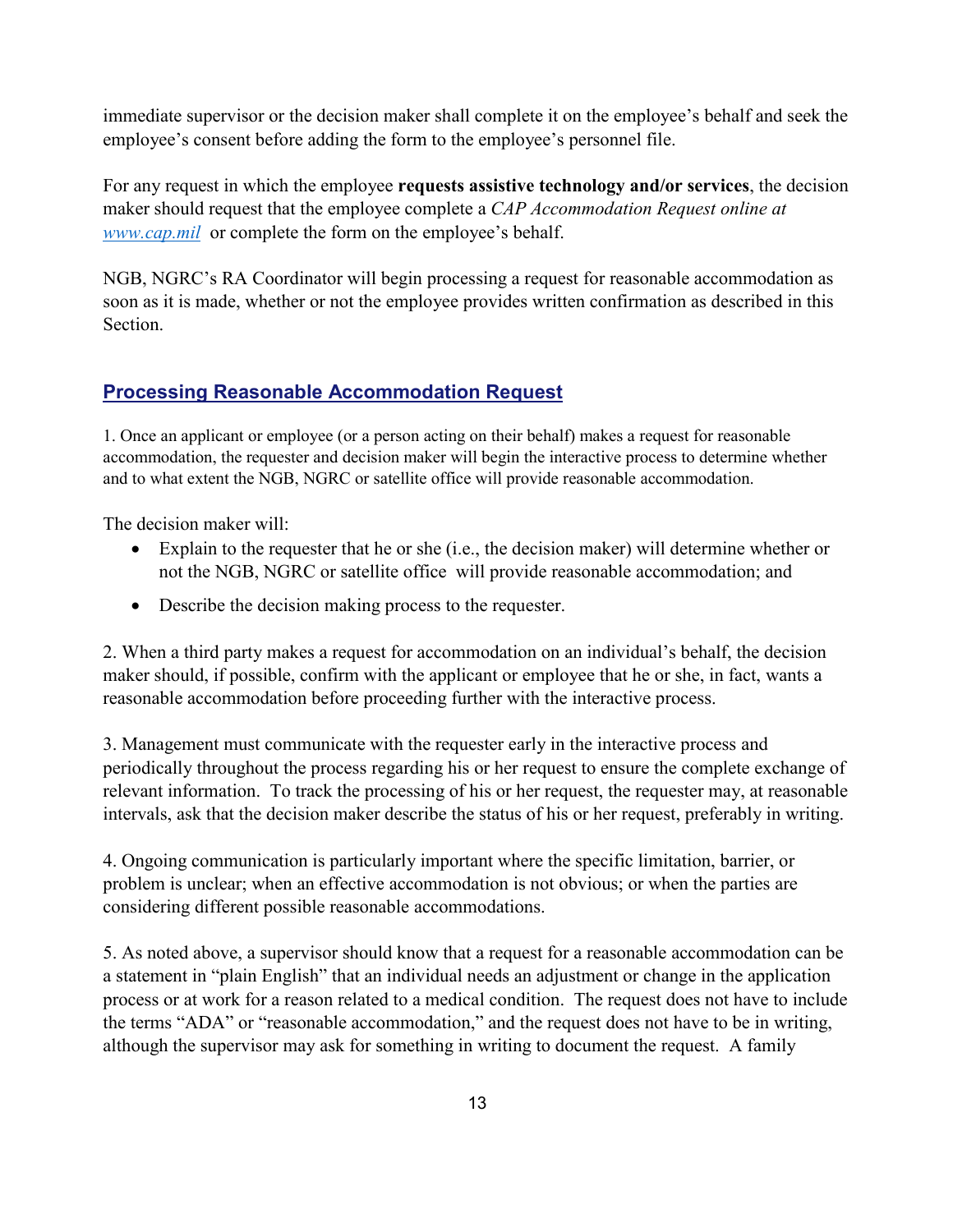member, friend, health professional, rehabilitation counselor, or other representative also may request a reasonable accommodation on behalf of an NGB employee with a disability.

6. The management or decision maker must take a proactive approach in searching out and considering possible accommodations. To that end, and as explained above, the decision maker shall consult with the Office of Human Resources with respect to all requests for reasonable accommodation. The decision maker may consult with other appropriate offices and resources as necessary, including the NGB, Office of the Chief Counsel, Litigation and Employment Division, , the Office of Information Resources Management, the Administrative Services Office (including via submission of necessary requisitions), and, in the case of assistive technology, devices, and services, the Department of Defense's Computer/Electronic Accommodations Program ("CAP") . The requester should also participate, to the extent possible, in identifying an effective reasonable accommodation.

### *Coordination of Efforts*

- When the RA Coordinator or Management is notified of the need for RA, coordination between the RA Coordinator and Management will take place within two (2) business days. The initial email will include Attachments 1, 2, and 3.
- Requests for RA that will require funding by NGB or NGRCs will be analyzed and processed by the RA Coordinator and when necessary Medical and Legal personnel. Final Approval/Denial will be made by the employee's responsible Management in writing, after a legal review by the servicing Litigation and Employment Law Division counselor/agency counsel.
- If the employee deviates from the RA process and contacts the RA Coordinator prior to an interactive discussion with their supervisor, the RA Coordinator will contact the supervisor of the individual immediately upon receipt of request; the supervisor is best able to identify and define the essential functions of a position.
- Supervisor/Manager will engage in the interactive process with the requesting employee. At times, when an accommodation can be made without obligation of funding, supervisor/manager may approve a request for RA. Supervisor/manager will complete Attachments 1 and 5, and forward them to RA Coordinator within two (2) business days of approval for tracking and oversight.
- Special circumstances may influence the timing of the RA process. The expedited processing of a RA request may be appropriate in the following situations:
	- The RA is needed to enable a person to apply for a job; or
	- The RA is needed for a specific activity that is scheduled to occur shortly.
- *The organization has thirty (30) business days to process a request.* If unable to process the request in 30 business days, the RA Coordinator will notify the supervisor who must document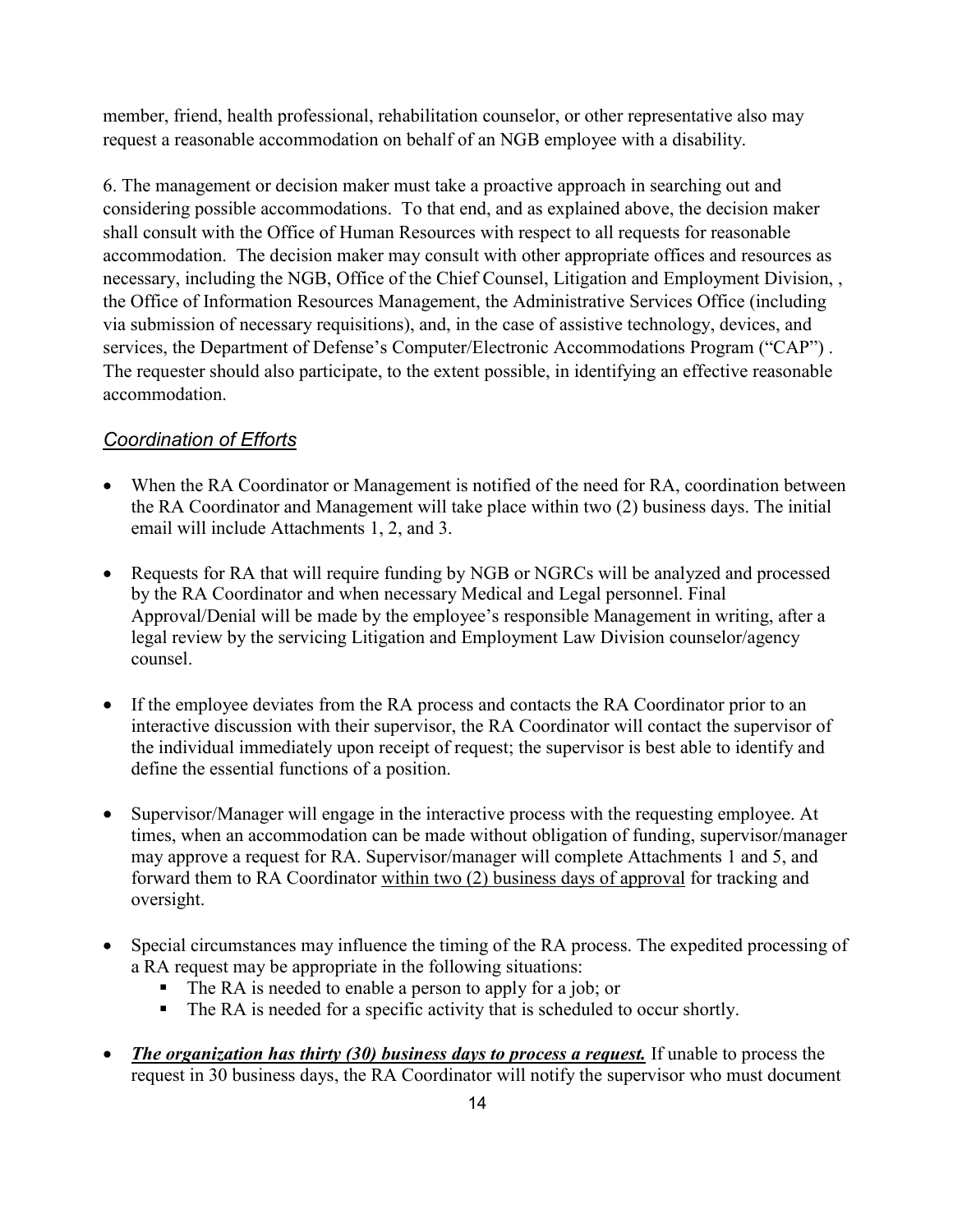and communicate in writing to the requestor reason for the delay. This time period does not include waiting to receive information from the requestor/healthcare provider or the time it takes to receive adaptive equipment.

### **ASSESSING THE DISABILITY CLAIM**

#### **Determine if the employee has a disability.**

- An individual meets the Americans with Disabilities Act definition of "disability" that would qualify them for reasonable accommodations if they have "a physical or mental impairment that substantially limits one or more major life activities (sometimes referred to in the regulations as an "actual disability")." If a disability is not obvious to an employer, they can ask for medical documentation from a health care provider to confirm the need for an accommodation. (Attachment 2) All supporting medical documentation must be in English.
- Does the employee have a physical or mental impairment that substantially limits one or more of his/her major life activities?
	- Physical Impairment. Any physiological condition or disorder, cosmetic disfigurement, anatomical loss affecting one or more of the following body systems: neurological, musculoskeletal, special sense organs, respiratory, cardiovascular, reproductive, digestive, genitourinary, immune, circulatory, hemic, lymphatic, skin, and endocrine.
	- Mental Impairment. Any mental or psychological disorder such as, intellectual disability, organic brain syndrome, emotional or mental illness, and specific learning disabilities.
	- Major Life Activity. Illustrative, non-exhaustive list of major life activities include caring for oneself, performing manual tasks, seeing, hearing, eating, sleeping, walking, speaking, standing, lifting, bending, communicating, thinking, learning, breathing, sitting, reaching, interacting with others, reading, concentrating, working. Major life activities also include the operation of major bodily functions, such as functions of the immune system, special sense organs and skin, normal cell growth, digestive, genitourinary, respiratory, circulatory and cardiovascular functions.
- Exceptions. If an employee is currently using illegal drugs, to include illegal usage of legal drugs such as prescription medications, the employee does not meet the definition of an employee with a disability.

#### **Determine if the Individual is a Qualified Individual with a Disability.**

• A "qualified individual with a disability" is an individual who, with or without an accommodation can: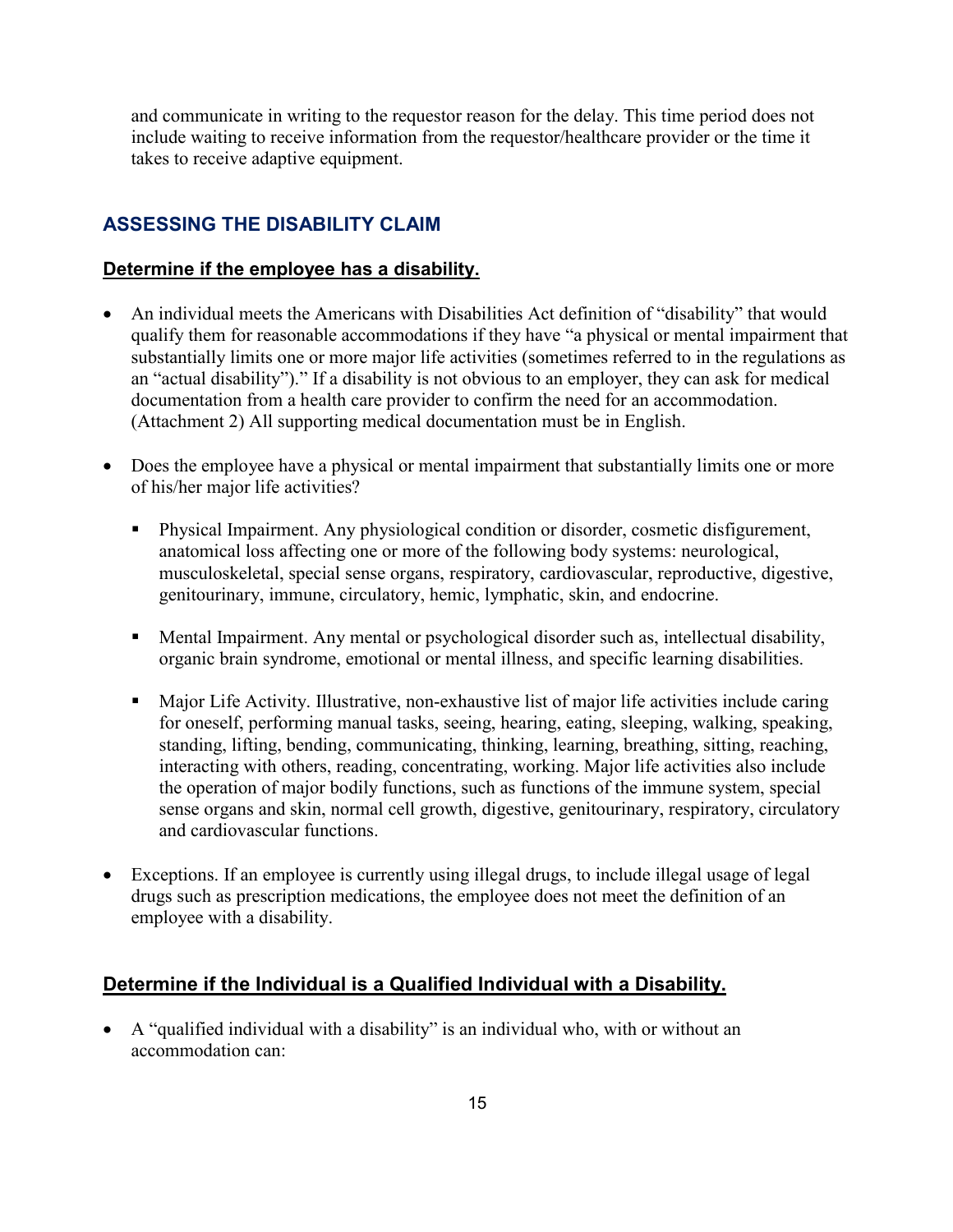- **Perform the essential functions of the position in question.**
- Meet the prerequisite skill, experience, education and other job-related requirements of the position in question.
- Meet the criteria for appointment under one of the special appointing authorities for individuals with disabilities.

### **Management and JHCM will:**

- Determine if employee can perform essential functions of the positions.
- To be qualified for a position, an applicant or employee must be able to perform essential job functions. Essential functions are job duties that are fundamental to the position, they are the reason the job exists. Some of the factors for determining essential functions of a job include:
	- Whether the position exists specifically to perform these essential functions.
	- The number of other employees who are available to perform the same job duties.
	- The expertise or skills required to perform the essential functions.
	- Can the employee perform the essential functions of the position, with or without an accommodation?
	- The essential functions of a job are not the marginal or infrequently performed tasks that could be eliminated without altering the fundamental nature of the job.
	- In some cases, an accommodation may involve restructuring a job or altering the nonessential requirements of a particular position. Job restructuring includes modifications such as:
		- Reallocating or redistributing marginal job functions that an employee is unable to perform because of a disability; and
		- Altering when and/or how a function, essential or marginal, is performed.

**NOTE:** Remember that the goal of RA is to enable qualified individuals with disabilities to perform the essential functions of their position and to enjoy equal employment opportunities, unless doing so would impose an undue hardship on the operation of its programs and/or poses a direct threat to the employee or others. At time a Position Description does not capture all of the essential functions of job. If necessary, a Documentation of Essential Functions form will need to be completed by the Supervisor and the employee's physician (Attachment 3).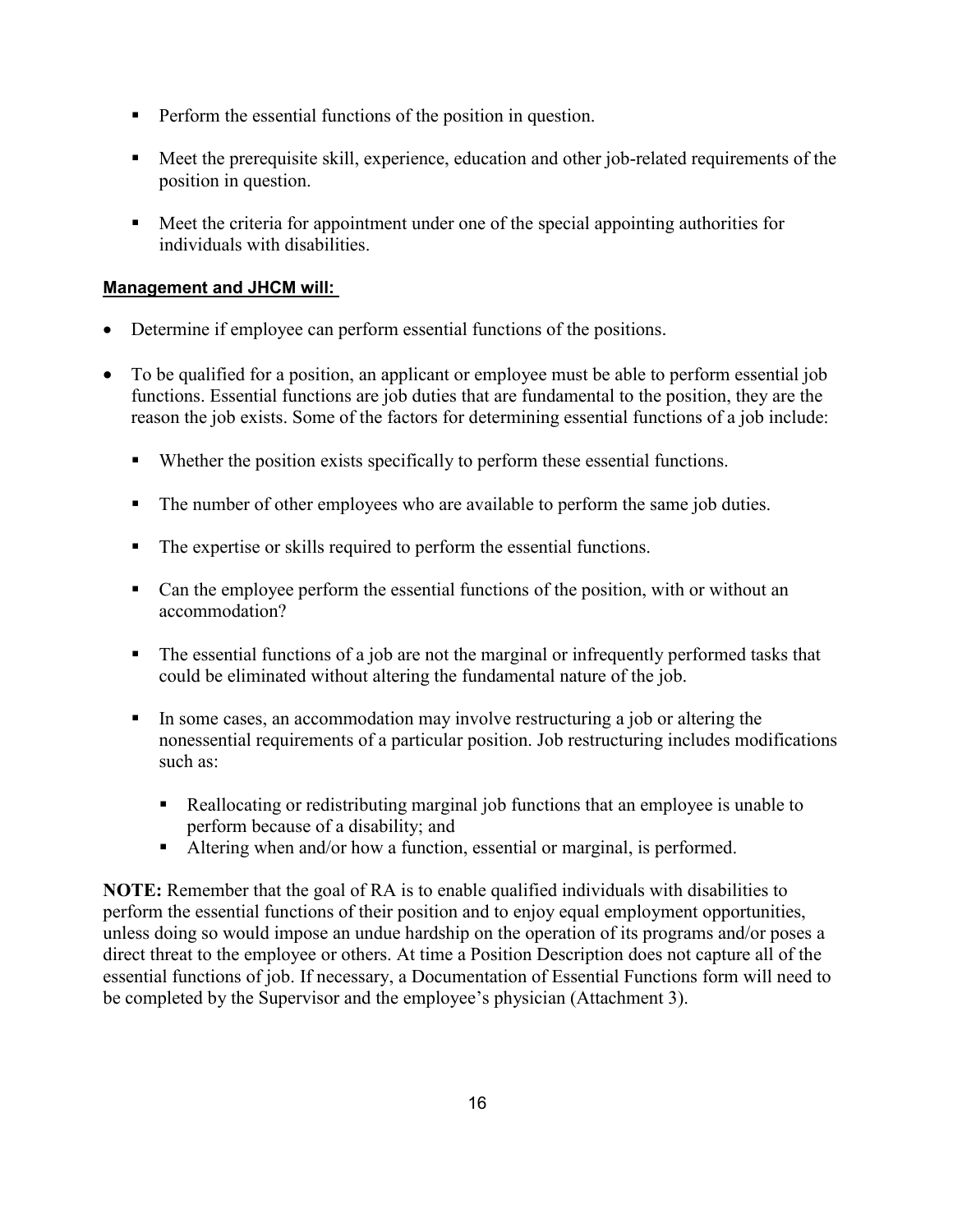### **FMLA Coordinator will:**

- Manage all documentation for Medical requests.
- Medical documentation may be required to assist in determining whether or not a person is a qualified person with a disability. If appropriate and with the employee's consent, an examination by a medical specialist of the NGB, NGRCs choosing and expense may also be required.

### **Confidentiality Requirements Regarding Medical Information.**

- Under the Rehabilitation Act, medical information obtained in connection with the RA process must be kept confidential. All medical information obtained in connection with a request must be kept in a secure location in locked files separate from the employee's official personnel file. Any employee who obtains or receives such information is strictly bound by confidentiality requirements and may disclose this information only as follows:
	- **Management officials who need to know (including the decision maker who requested the** medical information be obtained) may be told about necessary restrictions of the work or duties of the employee and about the accommodations necessary for the employee to perform her/his duties. However, information about the employee's general medical history should only be disclosed if strictly necessary.
	- First aid and safety personnel may be informed, when appropriate, if the employee might require emergency attention or treatment because of the disability.
	- **Information may be given to government official or contractors assigned to investigate** agency compliance with the Rehabilitation Act.

### **Perform an Individualized Assessment of the Disability and Disability Analysis.**

- To determine whether the individual has a disability, an individualized assessment must be made by medical professionals.
- Decisions cannot be made based upon personal knowledge of, or experience with, a particular condition or generalizations based upon stereotypes or myths.
- Decisions made about RA, are very fact-specific and individualized. There is one condition which does not necessitate this individualized assessment, AIDS or HIV positive. This condition is considered disabling even if there are no symptoms.
- Once all relevant information has been obtained from the employee, the RA Coordinator must conduct an analysis to determine whether the employee meets the definition of a qualified individual with a disability and communicate the findings with management.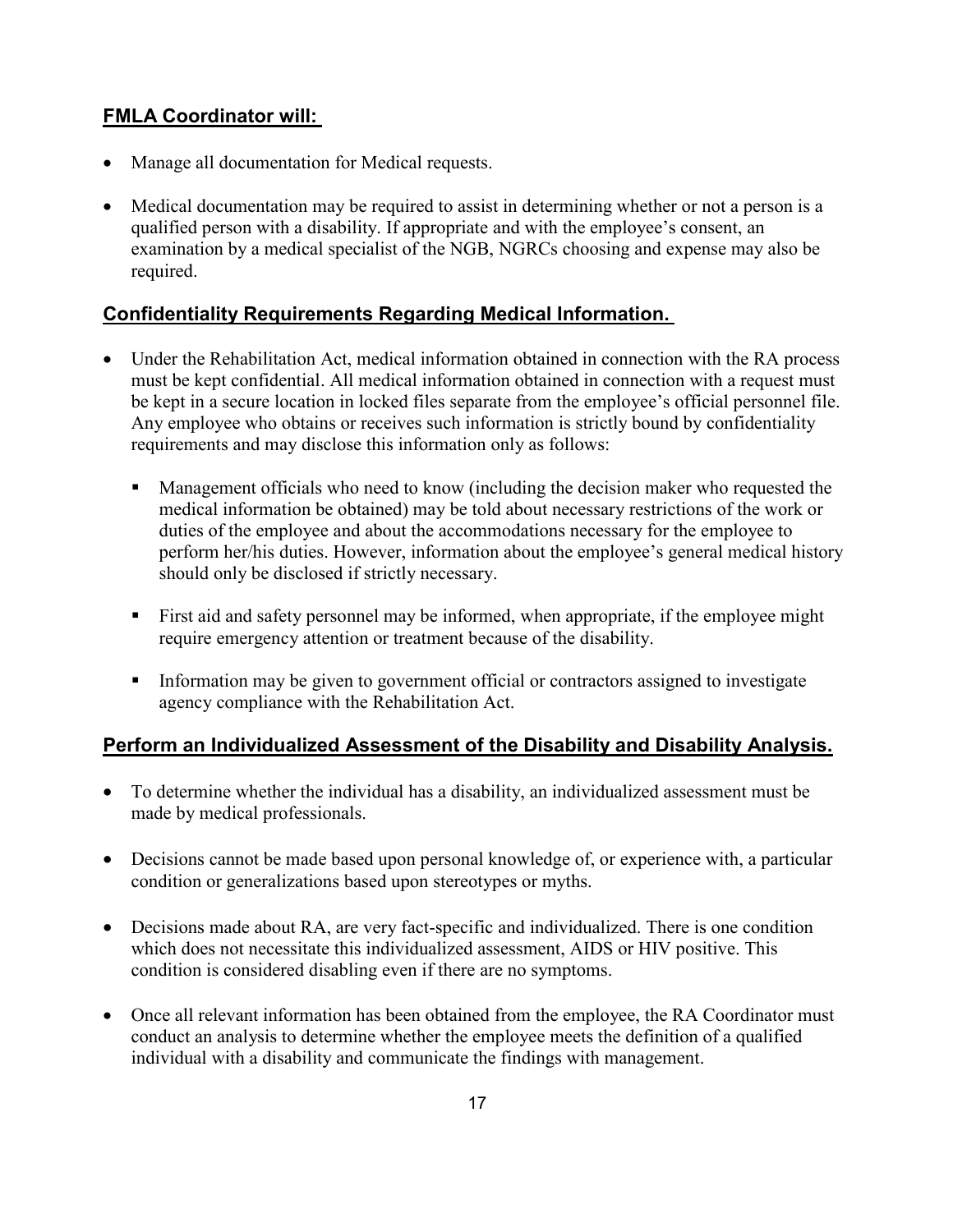• The analysis and the management decision must be documented in writing by the RA Coordinator and filed for the record in the case file.

### **DECISION TO GRANT ACCOMMODATE or DENY an ACCOMMODATE**

### **Decisions to Grant an Accommodation.**

- If the RA Coordinator determines that providing an accommodation is the appropriate course of action, all reasonable alternatives to accommodate the individual in their current position will be explored, e.g., assistive software/devices, modified furniture, location of desk, job restructuring, telework, etc. The employee will be notified in writing,
- Hold an interactive discussion with the employee they can advise the supervisor what she/he thinks is needed to enable them to perform the job.
- Consult with other management officials, facilities, safety and/or medical personnel, to determine whether the employee's proposed accommodation is feasible and/or whether the accommodation can be made.
- An employer must respond expeditiously (within 30 business days) to a request as a lack of action amounts to a denial.
- The deciding official for RA is the employee's Management Official or JHCM for applicants.

### **Reasonable Accommodation Options.**

- Personal Items. The NGB, NGRCs are not required to provide personal use items, i.e., glasses, hearing aids, wheelchairs.
- Select the accommodation that is the most appropriate for both management and the individual. It does not need to be the best or most expensive, or even the one preferred by the employee. As long as the accommodation is reasonable and enables the employee to perform the essential functions of their position, it is acceptable.
- The determination to accommodate an employee should be completed within **30 business days** from the date the individual's supervisor receives the request for accommodation. **This timeframe may be extended due to extenuating circumstances.** The employee will be notified, in writing, of the decision to approve or deny the request for RA.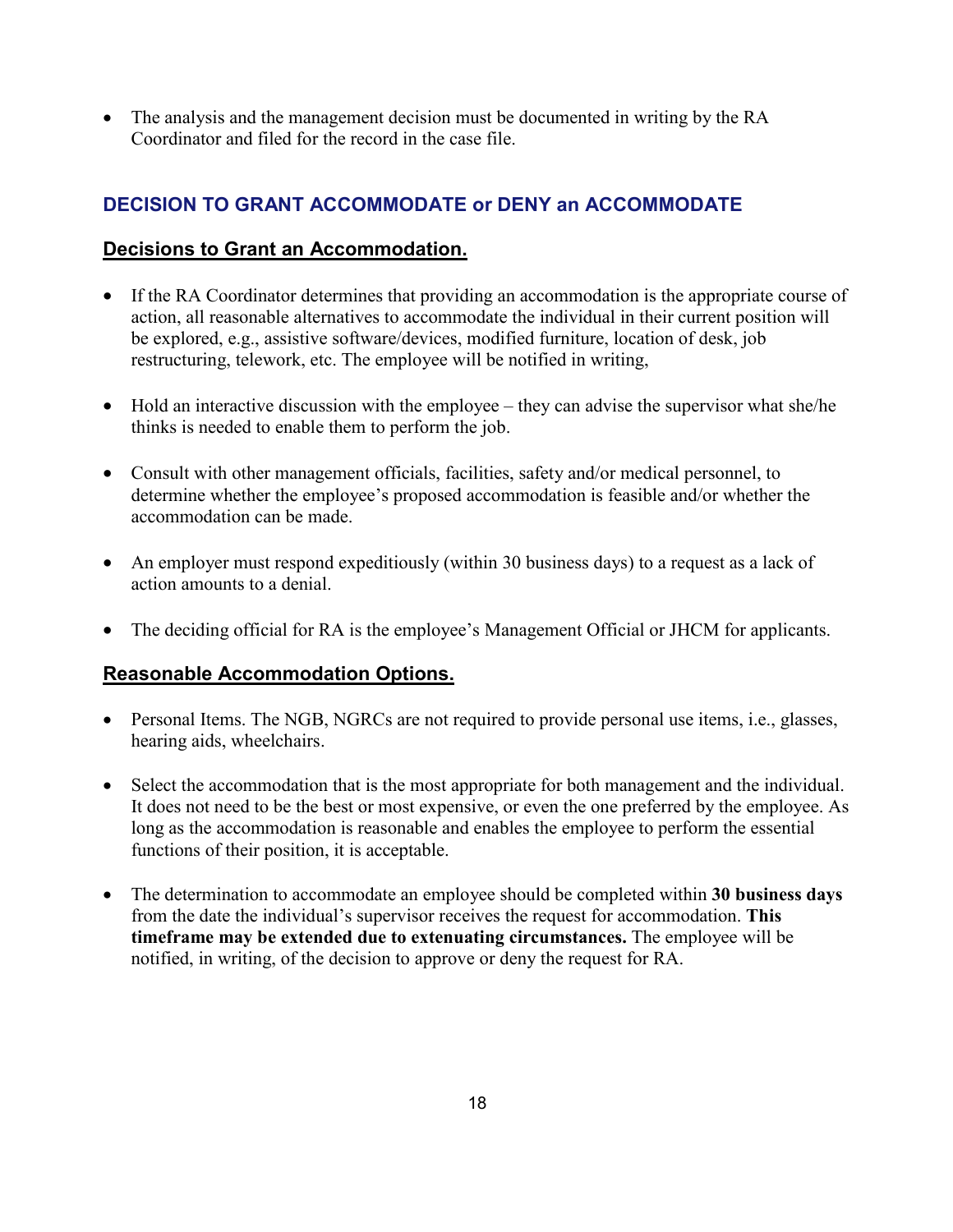### **Reasonable Accommodation Denial**

- If a RA is denied, the RA Coordinator in conjunction with management will present the Denial of Accommodation Request form with an explanation of the reason or reasons for denial**.** The Denial of Accommodation Request form must:
- Use plain language and provide as much specific information as possible.
- Identify the office that made the decision and obtain the supervisor/management official's signature.
- If a specific RA is denied but an alternative RA is offered, the notice should explain the specific reason(s) for the denial and the reason that another accommodation is considered as a good alternative.
- Response is coordinated with the NGB-EI/DPM office before the decision is given to the employee.
- Supervisor/manager will coordinate with the agency representative; NGB Office of the Chief Counsel, Litigation and Employment Law Division for legal review prior to the proposed denial of the RA.
- RA Coordinator will inform the "Requester" of their right to file an EEO complaint (informal phase) within 45 calendar days after the denial if the Requester believes that she/he has been discriminated against on the basis of her/his disability.
- The notice must also include procedures on how to file a complaint through EEOC, Merit Systems Protection Board (MSPB) or through a Union Grievance.

### **Personal Assistance Services (PAS)**

The process for requesting PAS, the process for determining whether PAS are required (including whether the individual has a targeted disability), and Disability Program Manager's right to deny a request for PAS when providing PAS would pose an undue hardship, are the same as those for requests for reasonable accommodation provided in this directive.

NGRC's and satellite offices will not provide PAS outside of the scope of working hours.

### **Time Limits**

It is the NGB's goal to provide reasonable accommodations as quickly as possible to remove the workplace barriers for an employee or applicant. Full and open communication between the employee, the decision-maker, and the reasonable accommodation team (NGRCs/JHCM) is a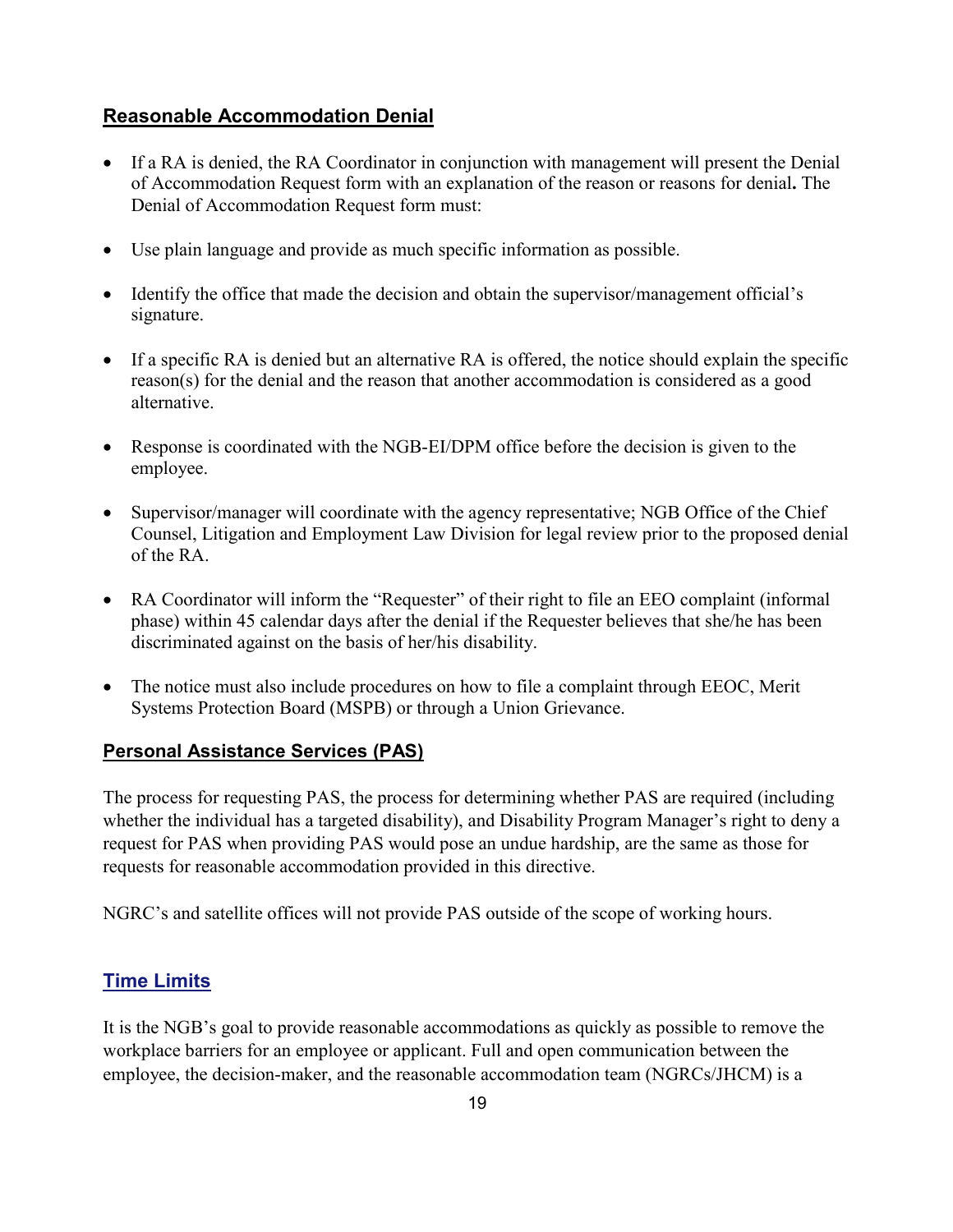critical component of the accommodation process, and helps to ensure that there is a full exchange of relevant information so the Organization can make appropriate decisions.

NGRC's and satellite offices will process requests for reasonable accommodation and provide reasonable accommodation, where appropriate, in as short a timeframe as is reasonably possible, absent extenuating circumstances. The precise time necessary to process a request will depend on the nature of the accommodation requested and whether the RA Coordinator must obtain supporting information.

*Normal processing:* With respect to those requests for which the RA Coordinator and management official do not require any supporting medical information, and for which no extenuating circumstances apply; the NGRC's or satellite office will process, make a final determination regarding whether and to what extent to provide reasonable accommodation, and provide reasonable accommodation by no later than *30 business days from receipt of the request*. The 30 day time limit for either providing and/or denying an accommodation starts as soon as the accommodation is first requested, regardless of the need for supplemental documentation. The deciding official may not wait to begin processing the request until the date the agency receives sufficient medical information. As soon as the decision maker makes a final determination regarding whether and to what extent to provide reasonable accommodation, he or she or shall immediately communicate that decision to the requester.

Examples of reasonable accommodation that the NGRC or satellite office in collaboration with the RA Coordinator can easily can provide within the 30 business-day timeframe include:

- Providing a diabetic employee whose workstation is in an open area with four breaks a day to test his or her blood sugar levels in private.
- Providing an employee with a learning disability with staff meeting agendas in sufficient time for him or her to adequately prepare for the meeting.

Where the NGRC's and satellite offices can provide a particular reasonable accommodation in less than 15 business days, failure to provide such accommodation in a prompt manner may result in a violation of the Rehabilitation Act.

With respect to those requests for reasonable accommodation for which the management official and RA Coordinator requires supporting medical information the 30 business-day deadline will not begin to run unless and until the date RA Coordinator or management official receives the medical information sufficient to substantiate the request for reasonable accommodation.

**Extenuating circumstances:** NGB, NGRCs or satellite offices in coordination with the RA Coordinator or management official may extend the timeframe for acting upon a reasonable accommodation request where there exist circumstances requiring extension that the RA Coordinator could not reasonably have anticipated or avoided. Since all parties involved in the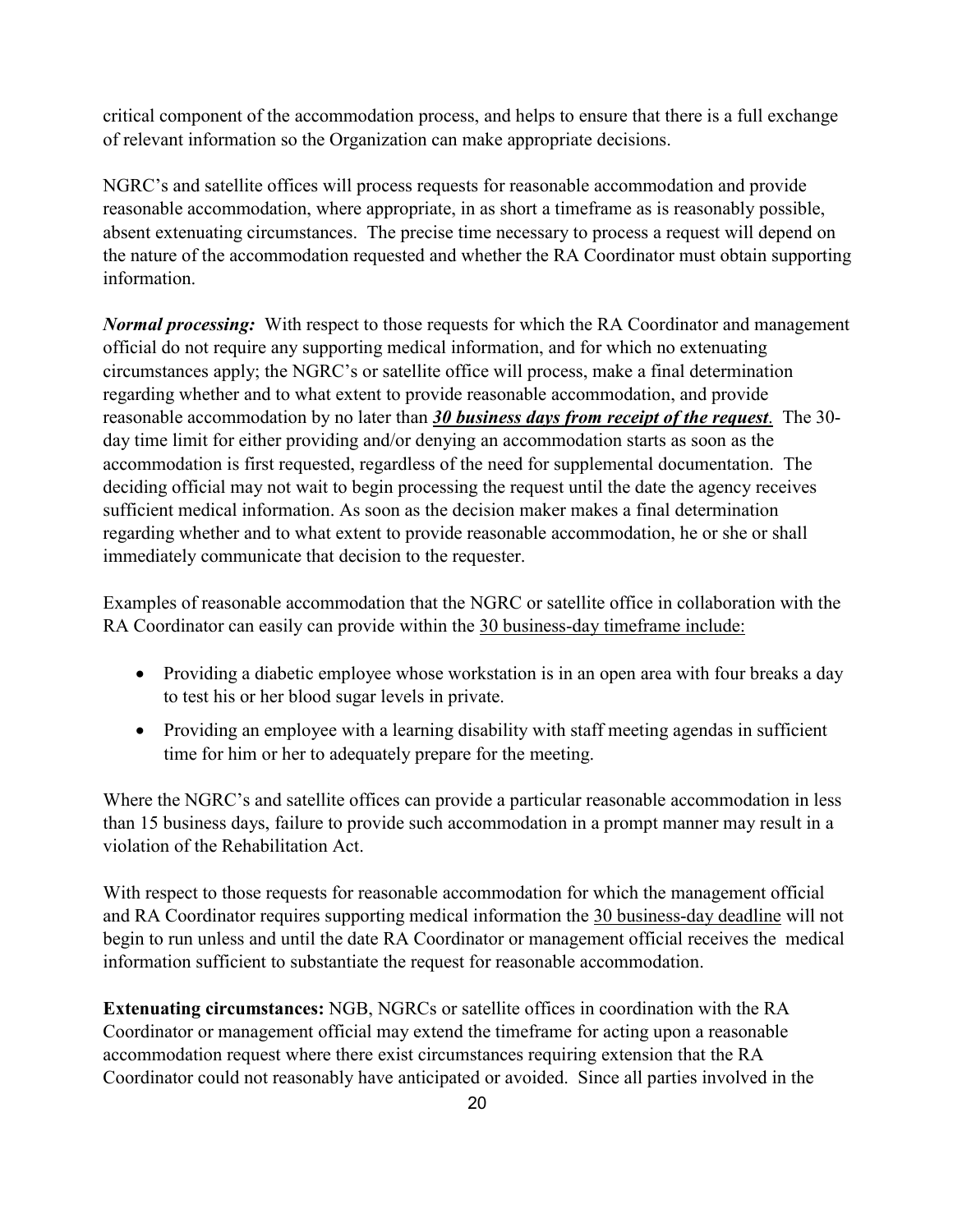decision and execution of the RA expects that staff will act as quickly as reasonably possible in processing reasonable accommodation requests, we will endeavor to limit such extenuating circumstances to those that are strictly necessary. The decision maker's mere delay in processing a reasonable accommodation request is **not** an extenuating circumstance.

The following are examples of extenuating circumstances:

- Where it will take the NGRCs or satellite offices longer than *30 business days* to acquire necessary equipment or furniture due to the Federal Acquisition Regulations or CAP requirements.
- Where a vendor is not able to provide necessary equipment or furniture within 30 business days and no alternate vendor is available.
- Where an individual with a disability requires a trial period to test equipment or furniture to ensure its effectiveness.
- Where the reasonable accommodation requires the removal of architectural barriers.

When extenuating circumstances are present, the decision maker must notify the requester as soon as possible of the reason for any delay and the approximate date by which he or she may expect a determination on his or her request for reasonable accommodation. The decision maker should also promptly communicate all further progress on the matter to the requester.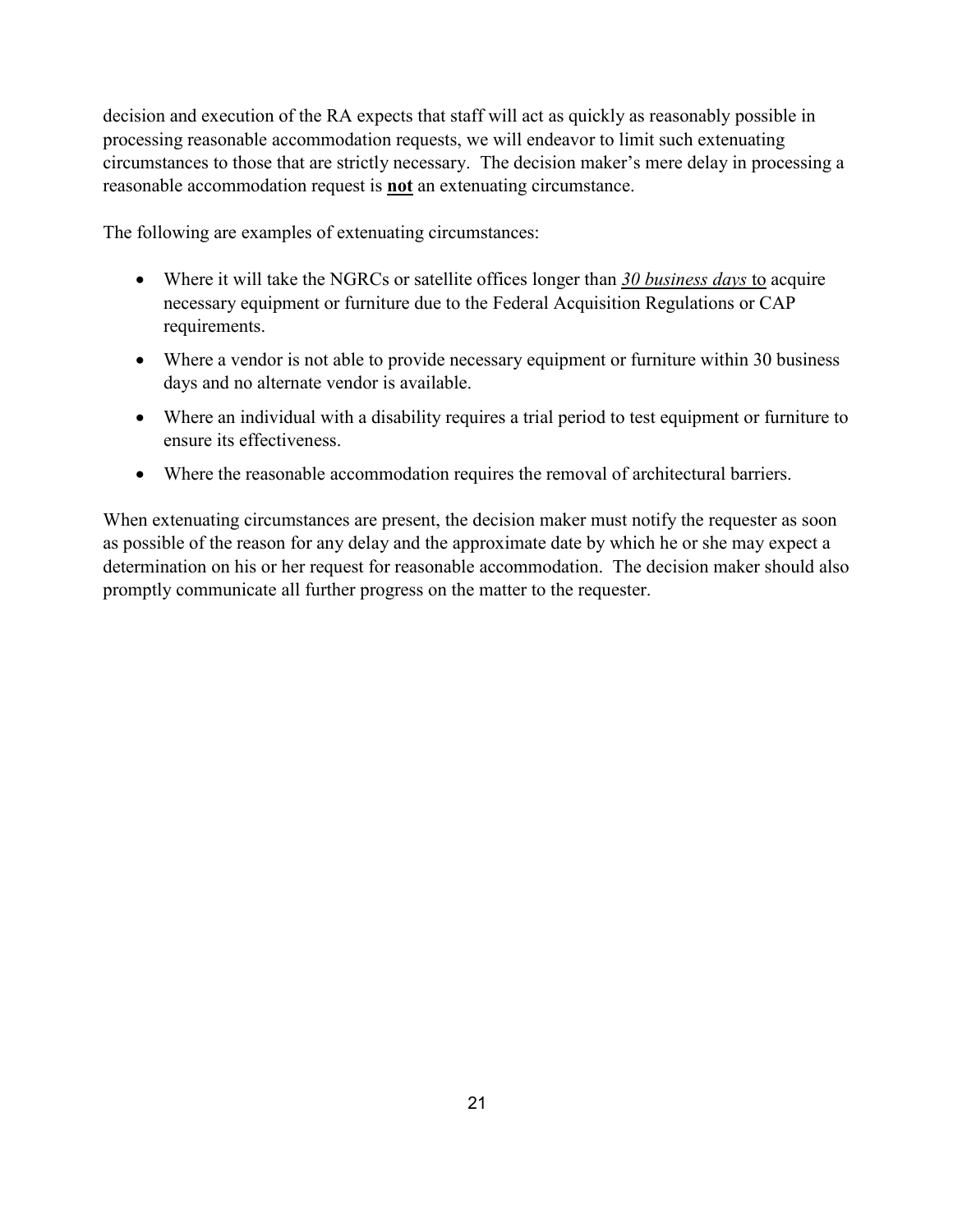#### **APPENDIX**

### **Reasonable Accommodation Points of Contact:**

**NGB Office of Joint Human Capital Management Katherine (Katie) Hauserman National Guard Bureau - Human Resources (NGB-HR) Civilian Management Phone: (703) 607-9934 DSN: 327-9934 Email: [Katherine.s.hauserman.civ@mail.mil](mailto:Katherine.s.hauserman.civ@mail.mil)**

**ANG Office of Human Resources Ms. Sandra Barber National Guard Bureau-Human Resources (HRC) HR Specialist Phone: (586) 239-6831 Cell: 313-310-5590 Sandra.d,barber.civ@mail.mil**

**NGB-Equity and Inclusion Office Ms. Jaqueline Ray-Morris National Guard Bureau – Equity and Inclusion (NGB-EI) Special Emphasis Program Manager, DPM Phone: (703) 607-1710 DSN: 327-1710 Email: [Jacqueline.ray-morris.civ@mail,mil](mailto:Jacqueline.ray-morris.civ@mail,mil)**

**Mr. Paul D. Kurle National Guard Bureau - Equity and Inclusion (NGB-EI) Chief, Affirmative Employment Branch Phone: (703) 607-0778 DSN: 327-0778 Email: [Paul.d.kurle.civ@mail.mil](mailto:Paul.d.kurle.civ@mail.mil)**

**Mr. Charles L. Young National Guard Bureau Chief, Litigation and Employment Law Division Phone: (703) 607-2699 DSN: 327-2699 Email: Charles.l.young6.civ@mail.mil**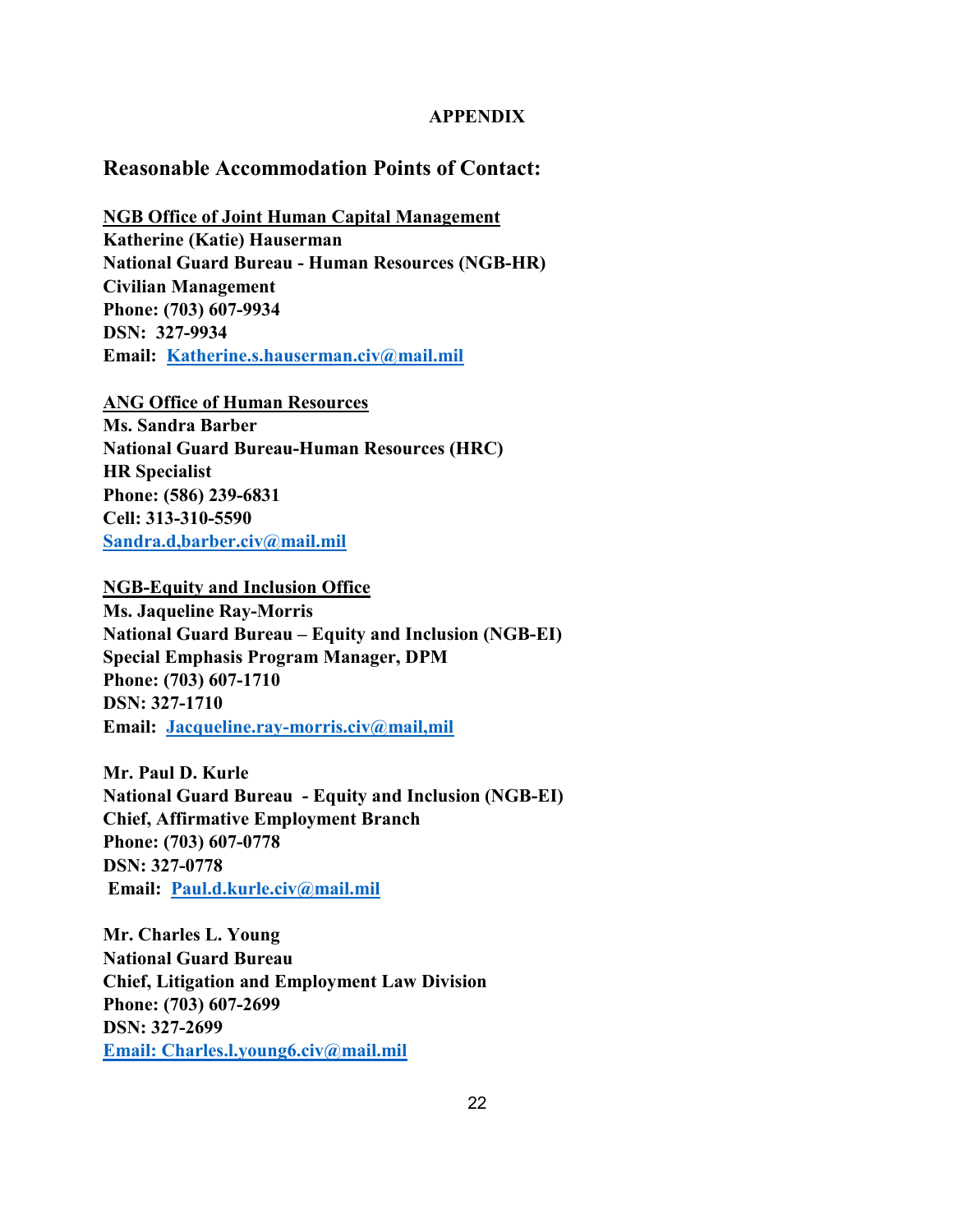### **NGB-EI Affirmative Employment Branch (AEP) Mailbox: [ng.ncr.ngb-arng.mbx.eeo](mailto:ng.ncr.ngb-arng.mbx.eeo-aep@mail.mil)[aep@mail.mil](mailto:ng.ncr.ngb-arng.mbx.eeo-aep@mail.mil)**

#### **Additional Information Regarding Reasonable Accommodation**

**ADA Disability and Business Technical Assistance Centers (DBTACs)**

Mid-Atlantic Center: (301) 217-0124 (Voice/TTY[\)https://adata.org/](https://adata.org/)

The DBTACs consist of 10 federally funded regional centers that provide information, training, and technical assistance on the ADA. Each center works with local business, disability, governmental, rehabilitation and other professional networks to provide current ADA information and assistance. The DBTACs can make referrals to local sources of expertise in reasonable accommodations.

### **Department of Defense Computer/Electronic Accommodations Program (CAP)**

(703) 614-8416 (Voice); (571) 384-5629 (Videophone) <http://www.cap.mil/>

NGB has entered into an Interagency Agreement with the Department of Defense Computer/Electronic Accommodations Program ("CAP"), which provides assistive technology, devices, and services to people with hearing, visual, dexterity, cognitive/learning or communication disabilities. NGB employees are therefore eligible for CAP services. The Office of Equity and Inclusion in collaboration with Human Resources will annually review this directive to ensure it remains consistent with the CAP agreement.

**Job Accommodation Network (JAN)** (800) 526-7234 (Voice); (877) 781-9403 (TTY) <http://janweb.icdi.wvu.edu/>

Jan is one of several services provided by the U.S. Department of Labor's Office of Disability Employment Policy. JAN consultants provide information, free-of-charge, about many types of reasonable accommodations and other disability-related issues.

**RESNA Technical Assistance Project** (703) 524-6686 (Voice); (703) 524-6639 (TTY)

<http://www.resna.org/>

The Rehabilitation Engineering and Assistive Technology Society of North America (RESNA) offers certification, continuing education, and professional development guidance regarding the knowledge and practice of rehabilitation and assistive technology.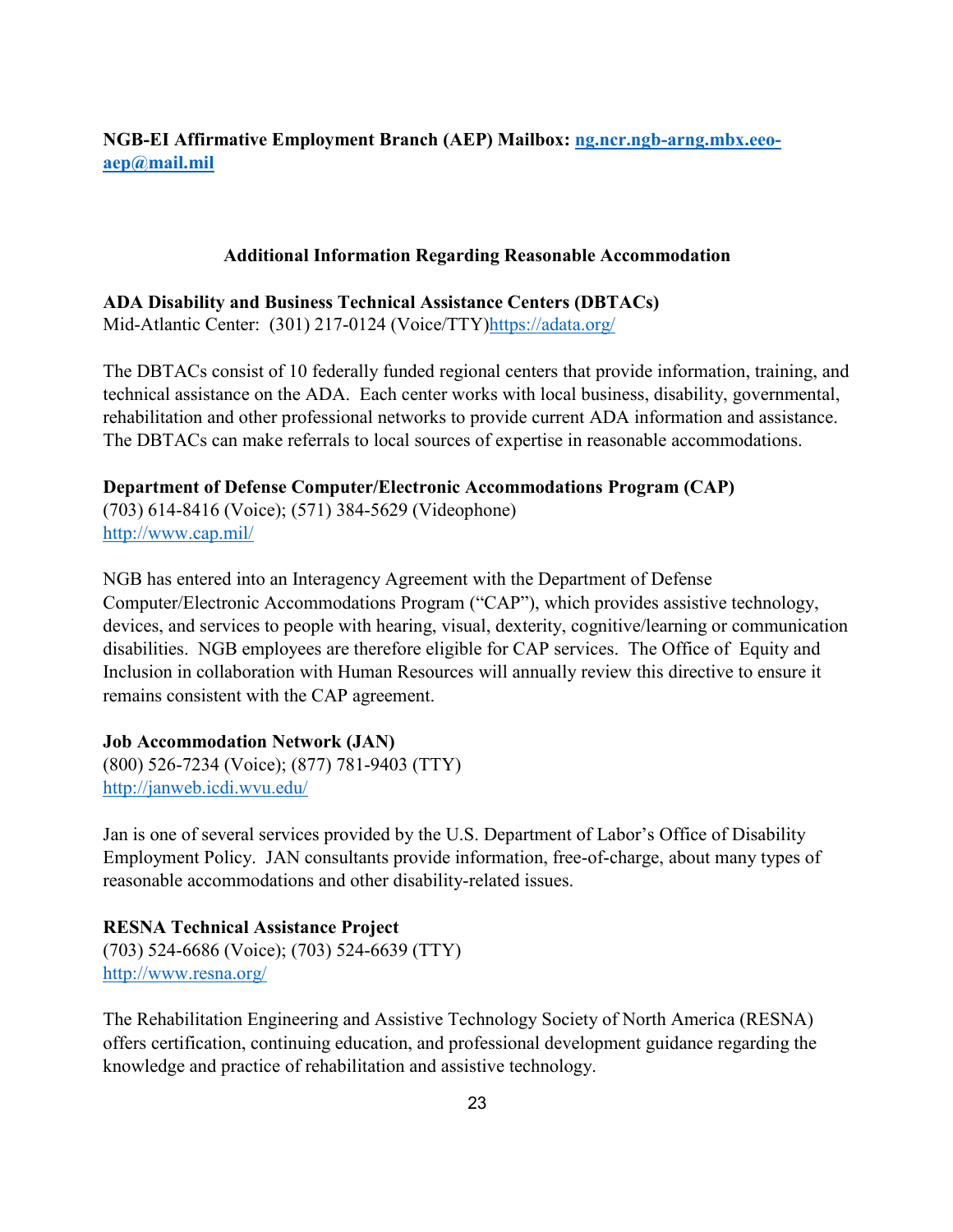#### **Registry of Interpreters for the Deaf**

(703) 838-0030 (Voice); (571) 257-3957 (Videophone) <http://www.rid.org/>

The Registry of Interpreters for the Deaf offers information on locating and using interpreters and transliteration services.

### **U.S. Equal Employment Opportunity Commission (EEOC)** (800) 669-4000 (Voice); (800) 669-6820 (TTY) <http://www.eeoc.gov/>

The EEOC's Publication Center [\(https://www.eeoc.gov/eeoc/publications/index.cfm\)](https://www.eeoc.gov/eeoc/publications/index.cfm) provides numerous guidance and technical assistance documents on disability discrimination and the ADA, including with respect to federal sector employment specifically.

### **ATTACHMENTS**

(NGB-EI will endeavor to revise any form identified below, if possible and as necessary, to accommodate an individual with disabilities.)

Attachment 1: Request for Reasonable Accommodation or Personal Assistance Services Form

Attachment 2: Physicians Medical Assessment Form

Attachment 3: Documentation of Essential Functions Form

Attachment 4: Denial of Reasonable Accommodation Request Form

Attachment 5: Reasonable Accommodation Information Report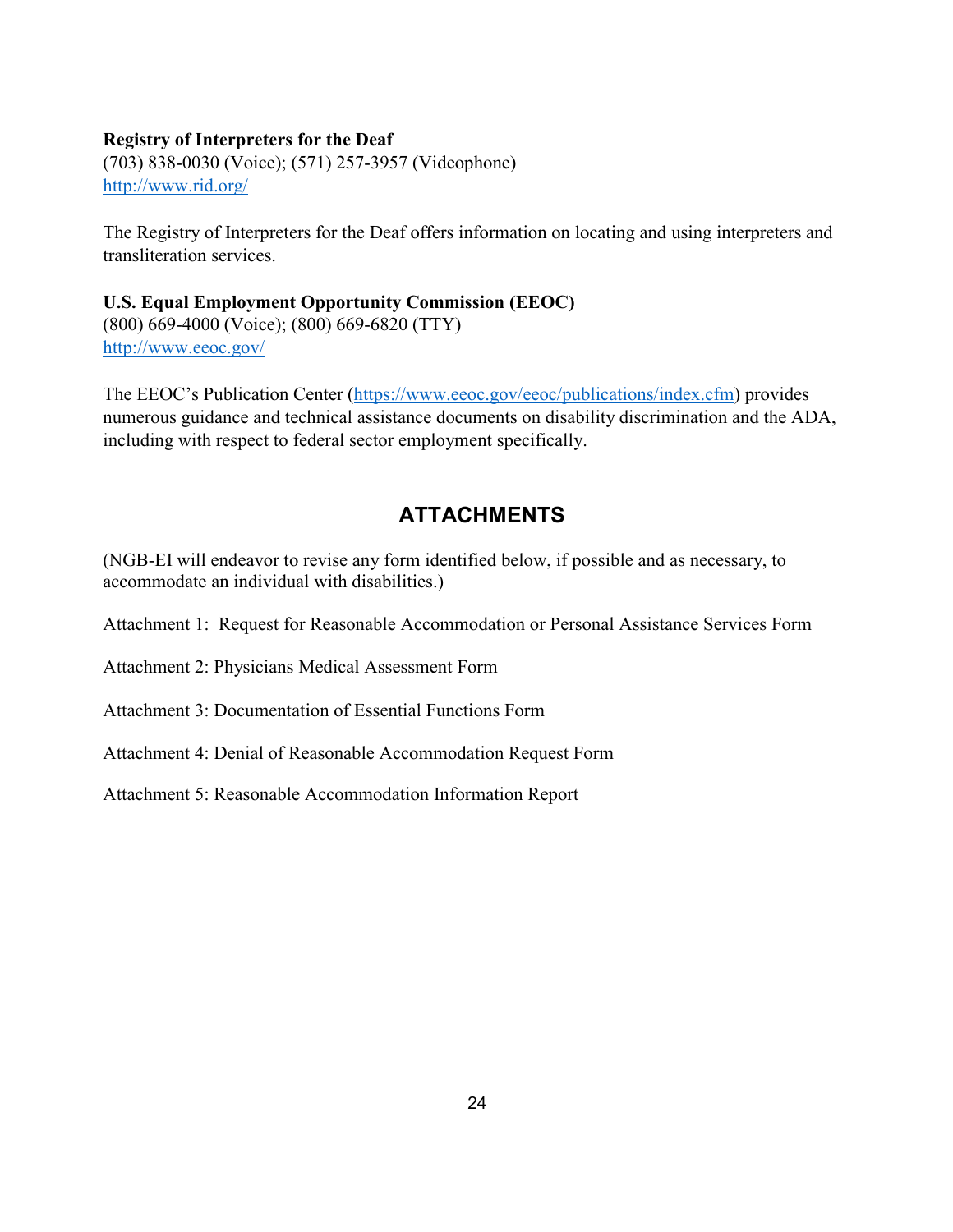#### **Attachment 1**

### **Reasonable Accommodation Request**

| Date of Request:            |                                             |
|-----------------------------|---------------------------------------------|
| <b>Employee Name:</b>       | <b>Employee Email:</b>                      |
| <b>Job Title/Pay Grade:</b> | <b>Position Description (#15 on SF-50):</b> |
| <b>Phone Number:</b>        | <b>Cubicle Number:</b>                      |
| <b>Supervisor Name:</b>     | <b>Supervisor Email:</b>                    |

#### *Please provide the following information. Use additional pages or provide documentation as needed.*

1. Identify your disability or physical or mental impairment(s) or limitation(s) ("Disability"):

2. Explain how your Disability impairs or limits your ability to perform assigned job duties:

3. Expected duration of the Disability:

4. What specific accommodation(s) are you requesting, if known?

5. If you are not sure what accommodation is needed, do you have any suggestions about what options we can explore? If *yes*, please explain or attach information.

6. Has a health care professional recommended a specific accommodation? Please describe or attach documentation:

7. Is your accommodation request time sensitive? If *yes*, please explain.

8. If you are requesting a specific accommodation(s), how will that accommodation(s) assist you to perform you job?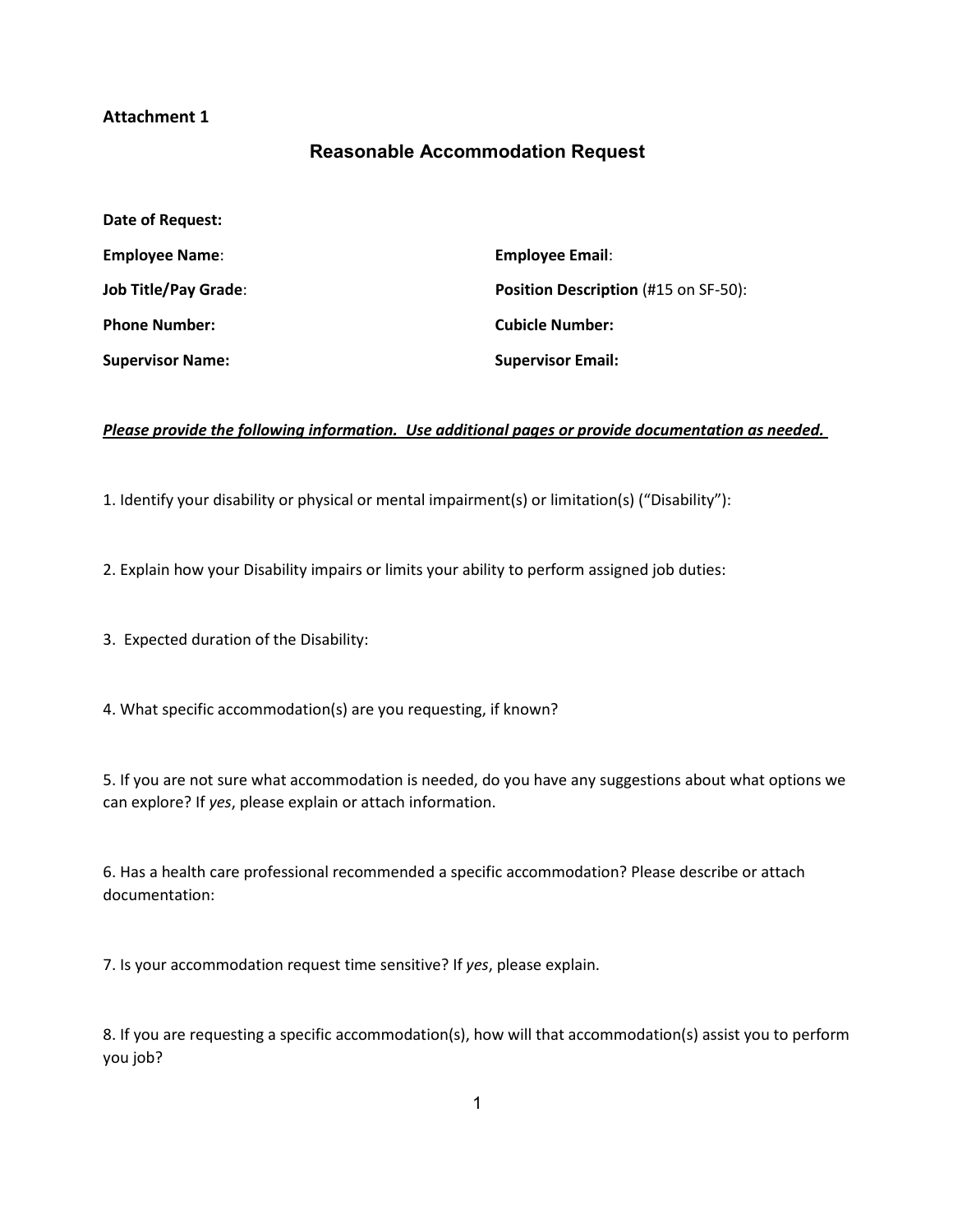9. Have you had any accommodations in the past for this same limitation? If *yes*, what were they and how did the accommodation(s) help you perform your job?

10. Please provide any additional information that might be useful in processing your accommodation request. We will set up a time to meet to discuss your request.

Employee Signature and Date Supervisor Signature and Date Supervisor Signature and Date

Log Number (assigned by RA Coordinator):

*Return this form to the RA Coordinator or e-mail to: [Jacqueline.ray-morris.civ@mail.mil](mailto:Jacqueline.ray-morris.civ@mail.mil) or Paul.d.kurle.civ@mail.mil*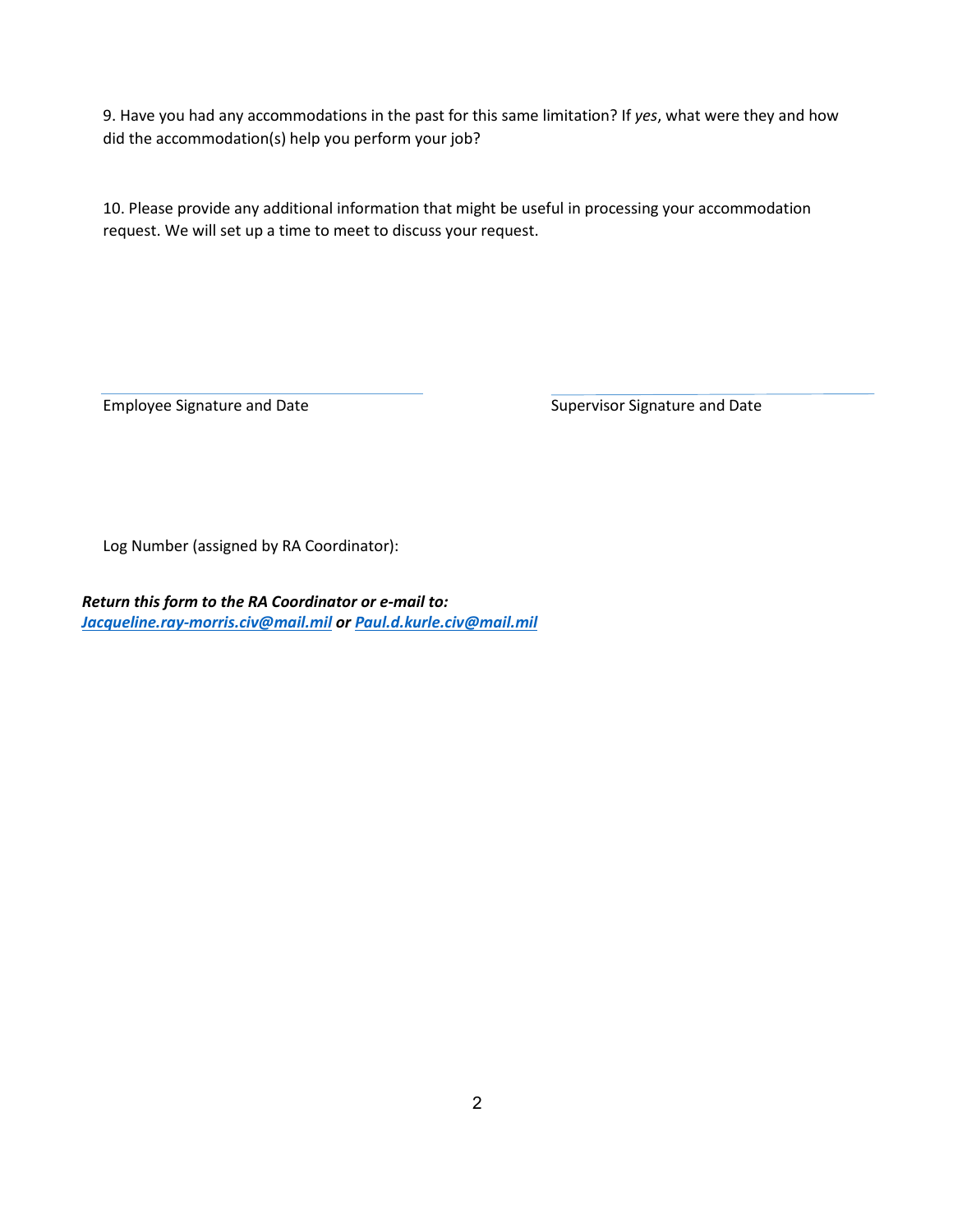#### **Attachment 2**

## **Reasonable Accommodation Request Physicians Medical Assessment Form**

**DATE:** 

**Employee Name:** 

**Employee DOB:**

#### **COMPLETED FORM MUST BE RETURNED TO EMPLOYER WITHIN 15 DAYS OF THE DATE OF THIS PACKET.**

The above employee has requested a workplace accommodation, to enable the employee to perform the essential functions of his/her position, either because of a disability as either defined under the Americans with Disabilities Act (ADA ), as amended, or state law, or because the employee is pregnant and seeks an accommodation under the applicable state pregnancy accommodation law. The information requested on this form will assist us in making a determination regarding the employee's request.

INSTRUCTIONS: The following form must be completed in detail and signed by the employee's attending medical provider. Please attach additional pages or records as needed. Do not provide information not related to the employee's ability to perform his/her job duties. Example: Do not identify an impairment if it does not have an impact on employee's ability to perform his/her job duties. IMPORTANT NOTICE

#### **REGARDING GINA**

The Genetic Information Nondiscrimination Act of 2008 (GINA) prohibits employers and other entities covered by GINA Title II from requesting or requiring genetic information of employees or their family members. In order to comply with this law, Reed Group is asking that you not provide any genetic information when responding to this request for medical information. "Genetic information," as defined by GINA, includes an individual's family medical history, the results of an individual's or family member's genetic tests, the fact that an individual or an individual's family member sought or received genetic services, and genetic information of a fetus carried by an individual or an individual's family member or an embryo lawfully held by an individual or family member receiving assistive reproductive services.

1. Please confirm you have examined the employee and are familiar with the employee's medical history.

(Circle) **Yes No**

2. Is the employee released to return to work full time, full duty without the need for restrictions, limitations, or accommodations? (Circle) **Yes No**

If yes, please state the employee's full, unrestricted return to work date:

IF NO, PLEASE COMPLETE THE REMAINDER OF THIS FORM.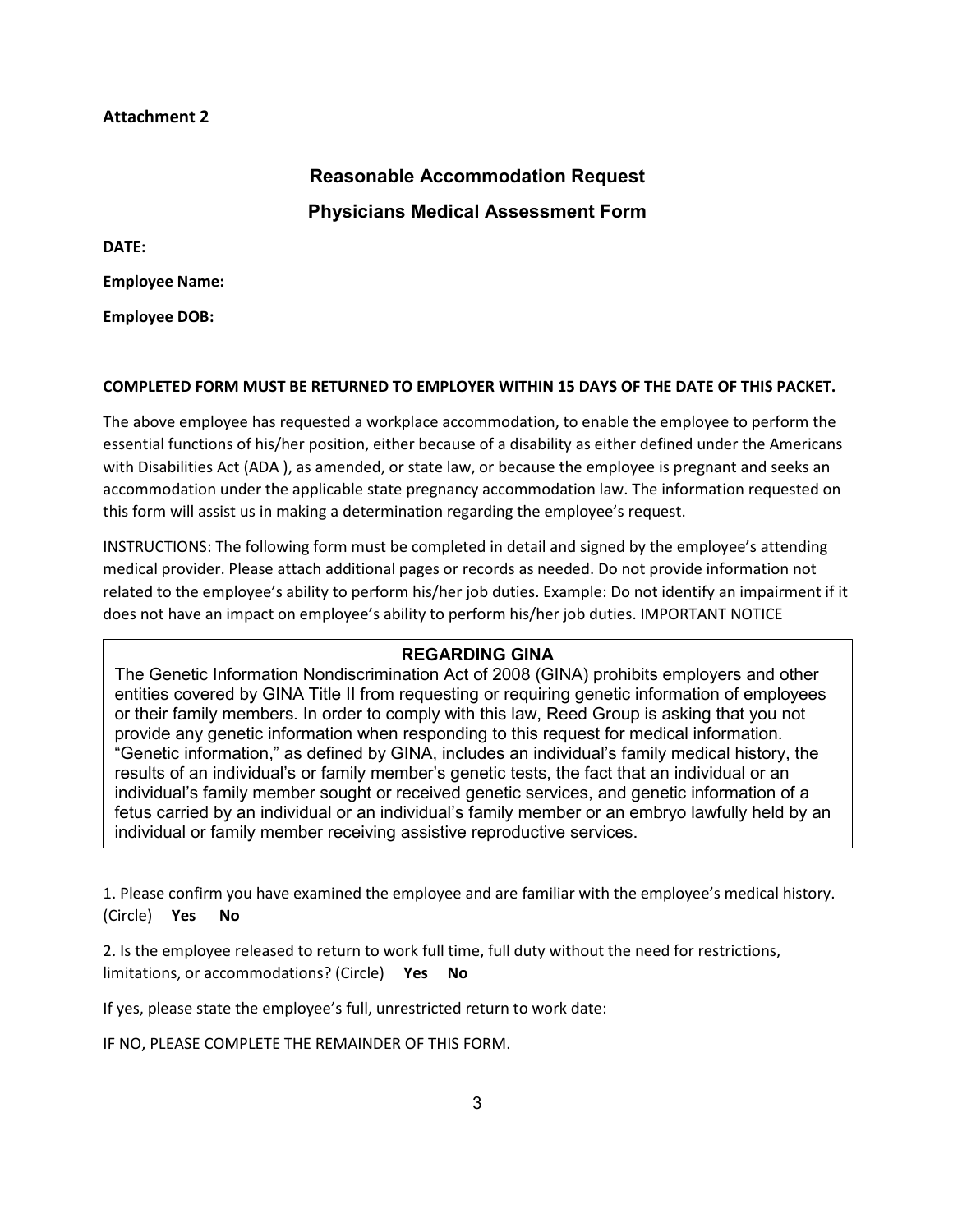3. When can the employee return to work with restrictions or an accommodation? [Additional questions regarding restrictions or accommodations below.]

4. Existence of impairment**.**

a. Does the employee have a physical or mental impairment(s)? (Circle) **Yes No**

b. Is the impairment open and obvious? (Circle) **Yes No**

If the employee's impairment is open and obvious, do not answer questions 5-8; rather skip to question 9 and proceed from there.

5. Please list impairment(s), diagnosis and prognosis

#### **Note: A physical or mental impairment under the ADA is:**

Any physiological disorder, condition, cosmetic disfigurement, or anatomical loss affecting one or more of the following body systems: Neurological, musculoskeletal, special sense organs, respiratory (including speech organs), cardiovascular, reproductive, digestive, genitourinary, hemic and lymphatic, skin, and endocrine; or

Any mental or psychological disorder, such as an intellectual disability, organic brain syndrome, emotional or mental illness, and specific learning disabilities.

The disorder or condition is considered:

 In its active state, even if presently in remission. (Examples: epilepsy, MS, asthma, cancer, bipolar disorder.)

 Without regard to the effects of mitigating measures such as prostheses, medication, etc., except ordinary eyeglasses.

With consideration of the negative effects of treatment such as medication or other measures.

\*The definition of a disability may differ slightly under state law.

6. Limitations on major life activities. If the answer to #4(a), is yes, does the employee's impairment substantially limit one or more major life activities? (Circle) **Yes No**

Note: Whether an impairment substantially limits the ability of an individual to perform a major life activity is determined:

As compared to most people in the general population; and

Does not need to prevent, or significantly or severely restrict, the individual from performing a major life activity – the impairment only needs to "substantially limit" the employee's ability to perform the major life activity.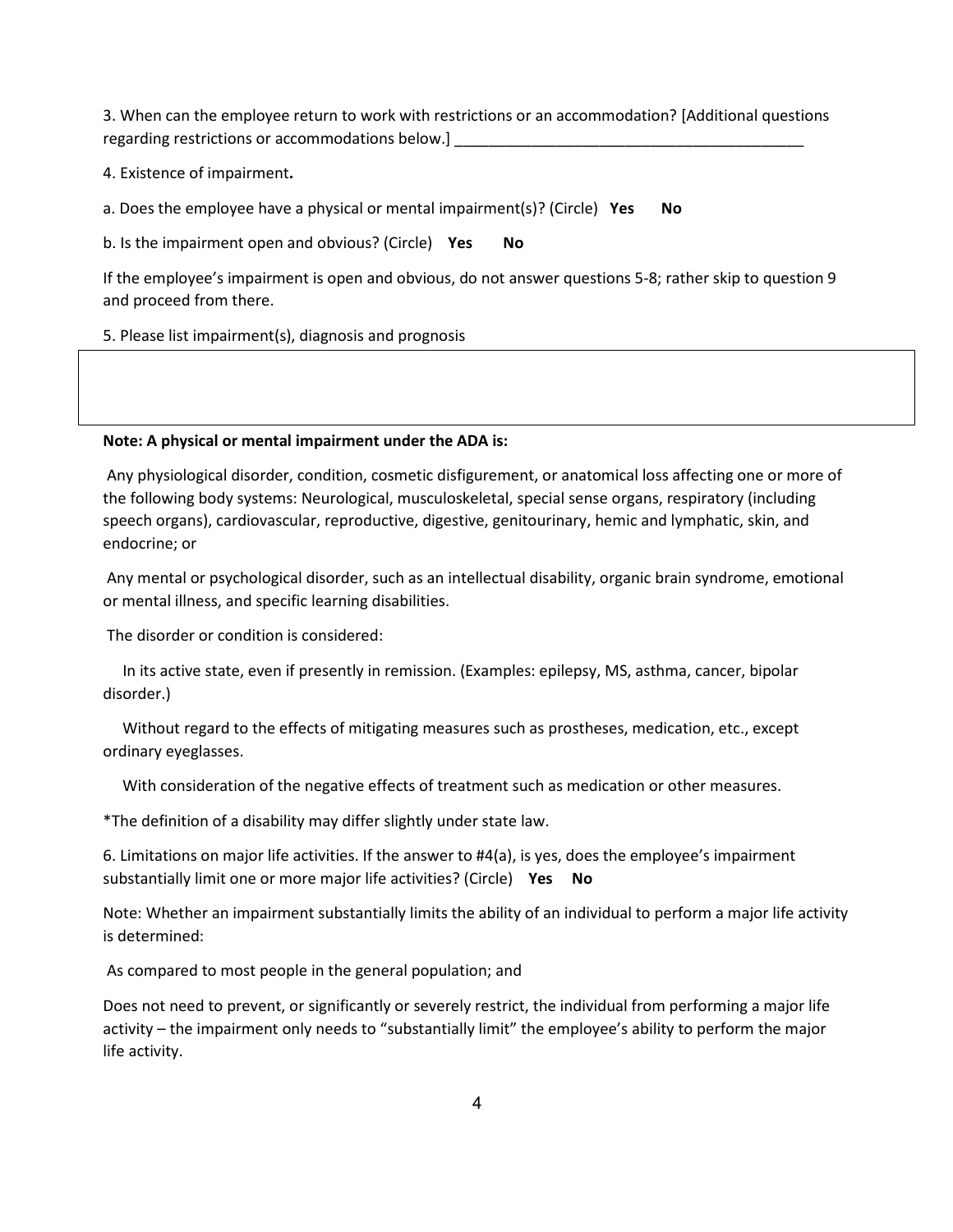7. Limitations on major life activities (cont.). If the answer to #6 is yes, which major life activity(s) is/are affected?

**Check all major life activities that both** (a) are affected by the employee's impairment(s) and (b) restrict or limit the employee's ability to perform the employee's job duties.

#### **Major life activities – general life activities**:

| $\Box$ Bending<br>$\Box$ Breathing<br>$\Box$ Caring for self<br>$\Box$ Concentrating<br>$\Box$ Eating<br>$\Box$ Hearing<br>$\Box$ Interacting with others<br>(describe): | $\Box$ Learning<br>$\Box$ Lifting<br>$\Box$ Performing manual tasks<br>$\Box$ Reaching<br>$\Box$ Reading<br>$\Box$ Seeing<br>$\Box$ Sitting | $\Box$ Sleeping<br>$\Box$ Speaking<br>$\Box$ Standing<br>$\Box$ Thinking<br>$\Box$ Walking<br>$\Box$ Working<br>$\Box$ Other(s) |
|--------------------------------------------------------------------------------------------------------------------------------------------------------------------------|---------------------------------------------------------------------------------------------------------------------------------------------|---------------------------------------------------------------------------------------------------------------------------------|
|                                                                                                                                                                          |                                                                                                                                             |                                                                                                                                 |

#### **Major life activities – operation of major bodily functions**:

| □ Bladder<br>$\Box$ Bowels<br>□ Brain<br>□ Cardio-vascular<br>$\Box$ Circulatory<br>$\square$ Digestive<br>$\Box$ Other(s) Describe: | □ Genitourinary<br>$\Box$ Hemic<br>$\Box$ Immune<br>$\Box$ Lymphatic<br>□ Musculoskeletal<br>$\Box$ Neurological | $\Box$ Operation of an organ<br>$\Box$ Reproductive<br>$\Box$ Respiratory<br>$\Box$ Sensory organs & skin<br>$\Box$ Endocrine<br>$\Box$ Normal cell growth |
|--------------------------------------------------------------------------------------------------------------------------------------|------------------------------------------------------------------------------------------------------------------|------------------------------------------------------------------------------------------------------------------------------------------------------------|
|                                                                                                                                      |                                                                                                                  |                                                                                                                                                            |

8. Commencement of impairment(s). For the impairments identified above, when did the employee's impairment(s) commence? If there is more than one impairment, please specify the start date for each:

9. Performance of essential job functions. Does the employee's impairment(s) limit his/her ability to perform the essential functions of the employee's position (as defined in the attached job description) without any accommodation? (Circle) **Yes No**

If the answer is yes, please:

a. Identify which essential function(s) the employee is unable to perform without an accommodation:

b. Describe the manner in which the employee's ability to perform each essential function is limited:

10. Accommodation(s). Please describe: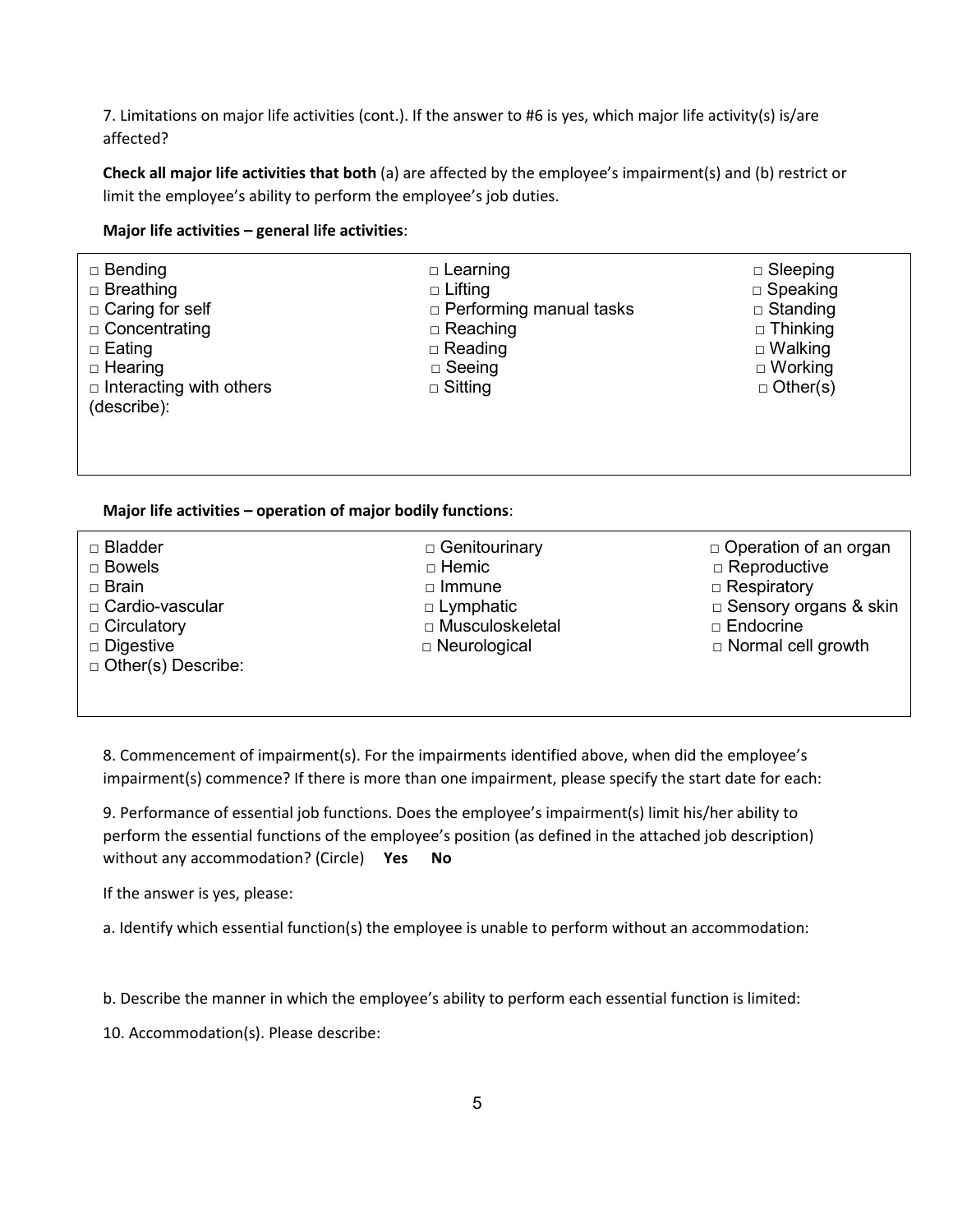Note: Reasonable accommodations may include such things as a modified work schedule, provision of special equipment, workplace accessibility modifications, shifting of non-essential duties of the employee's position, and extended leave of absence to allow time for recovery, therapy, training, or other disabilityrelated needs.

a. How will the accommodation(s) assist the employee in performing the essential job functions?

b. Duration: For how long do you anticipate the employee will need the identified accommodation(s) to perform the essential job functions?

\_\_\_\_\_\_\_\_ (circle one) days/weeks/months/years; or permanent

essential job functions. If so please describe describes described and the society of the society of the society of the society of the society of the society of the society of the society of the society of the society of t

NOTE: You must provide your best medical judgment, based on current information, as to the length of time the employee will need an accommodation to perform his/her essential job functions.

12. Additional information. Are you aware of any other information that the employer should consider in assessing whether the employee can perform the essential job functions with or without accommodation? (Circle) **Yes No**

If yes, please describe below:

Provider Name (print):

Provider Signature:

Provider Practice/Specialty:

Provider ID#:

Provider Phone Number:

Provider Address:

Date: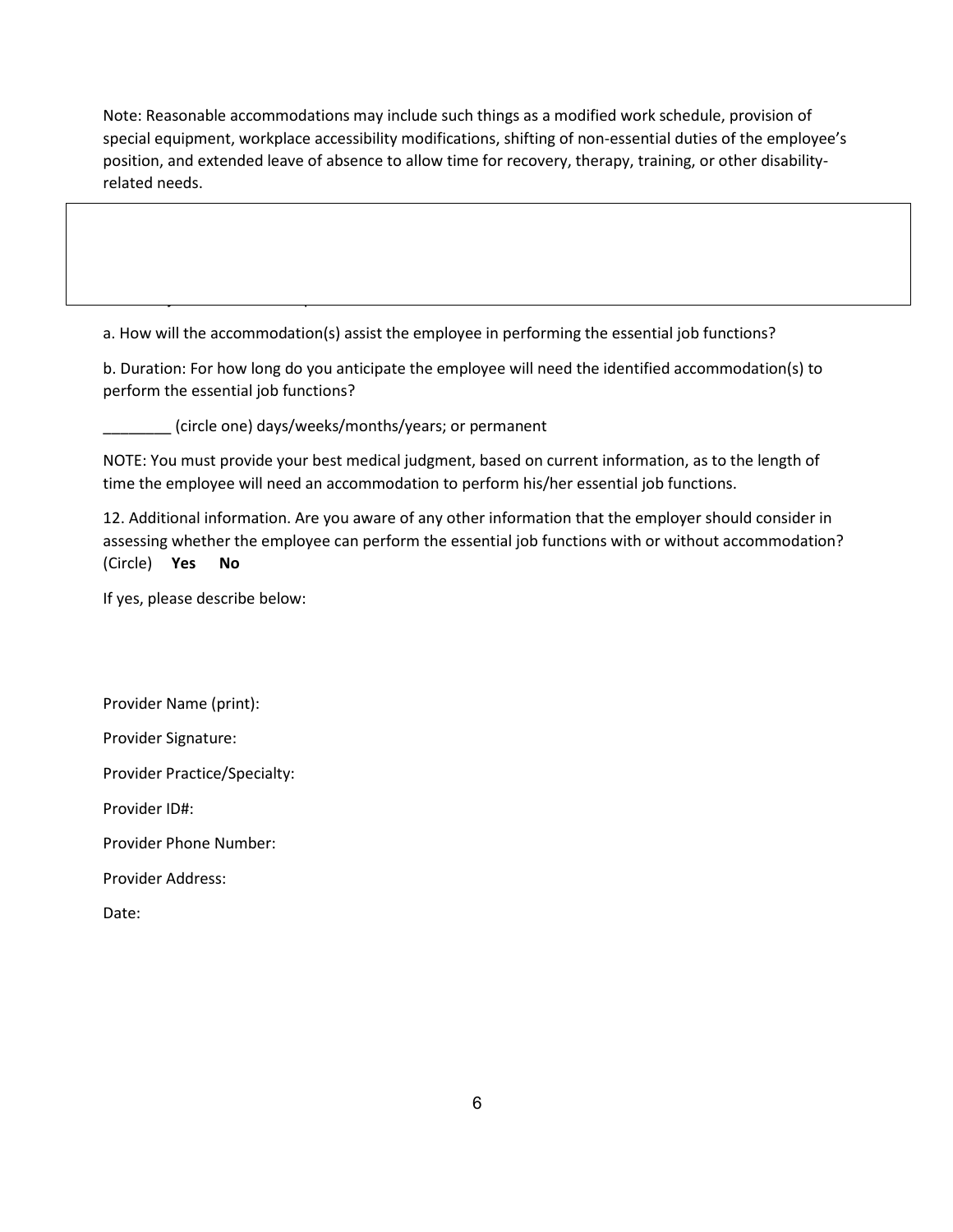### **Attachment 3**

| <b>Documentation of Essential Functions Form</b>                                                                                                                                                          |                                                                                                                                                                                                                                                                                                                   |  |  |  |
|-----------------------------------------------------------------------------------------------------------------------------------------------------------------------------------------------------------|-------------------------------------------------------------------------------------------------------------------------------------------------------------------------------------------------------------------------------------------------------------------------------------------------------------------|--|--|--|
| <b>Name of Employee:</b>                                                                                                                                                                                  | <b>Title, Series, Grade of Position:</b>                                                                                                                                                                                                                                                                          |  |  |  |
| Directorate/Division/Branch:                                                                                                                                                                              |                                                                                                                                                                                                                                                                                                                   |  |  |  |
| To be completed by Supervisor                                                                                                                                                                             | To be completed by health care professional                                                                                                                                                                                                                                                                       |  |  |  |
| Please identify the essential functions of the position in the space<br>below. Please include any requirements needed to perform the<br>essential functions of the position (e.g. physical requirements). | Please document any restrictions or limitations that may<br>impact the employee's ability to perform the essential<br>functions of the position listed in the left column. Also,<br>include any reasonable accommodations that may allow<br>the individual to perform the essential functions of the<br>position. |  |  |  |
| <b>Essential Function #1</b>                                                                                                                                                                              |                                                                                                                                                                                                                                                                                                                   |  |  |  |
| <b>Essential Function #2</b>                                                                                                                                                                              |                                                                                                                                                                                                                                                                                                                   |  |  |  |
| <b>Essential Function #3</b>                                                                                                                                                                              |                                                                                                                                                                                                                                                                                                                   |  |  |  |
| <b>Essential Function #4</b>                                                                                                                                                                              |                                                                                                                                                                                                                                                                                                                   |  |  |  |
| Supervisors signature and Date                                                                                                                                                                            | Healthcare Provider Name, Signature and Date                                                                                                                                                                                                                                                                      |  |  |  |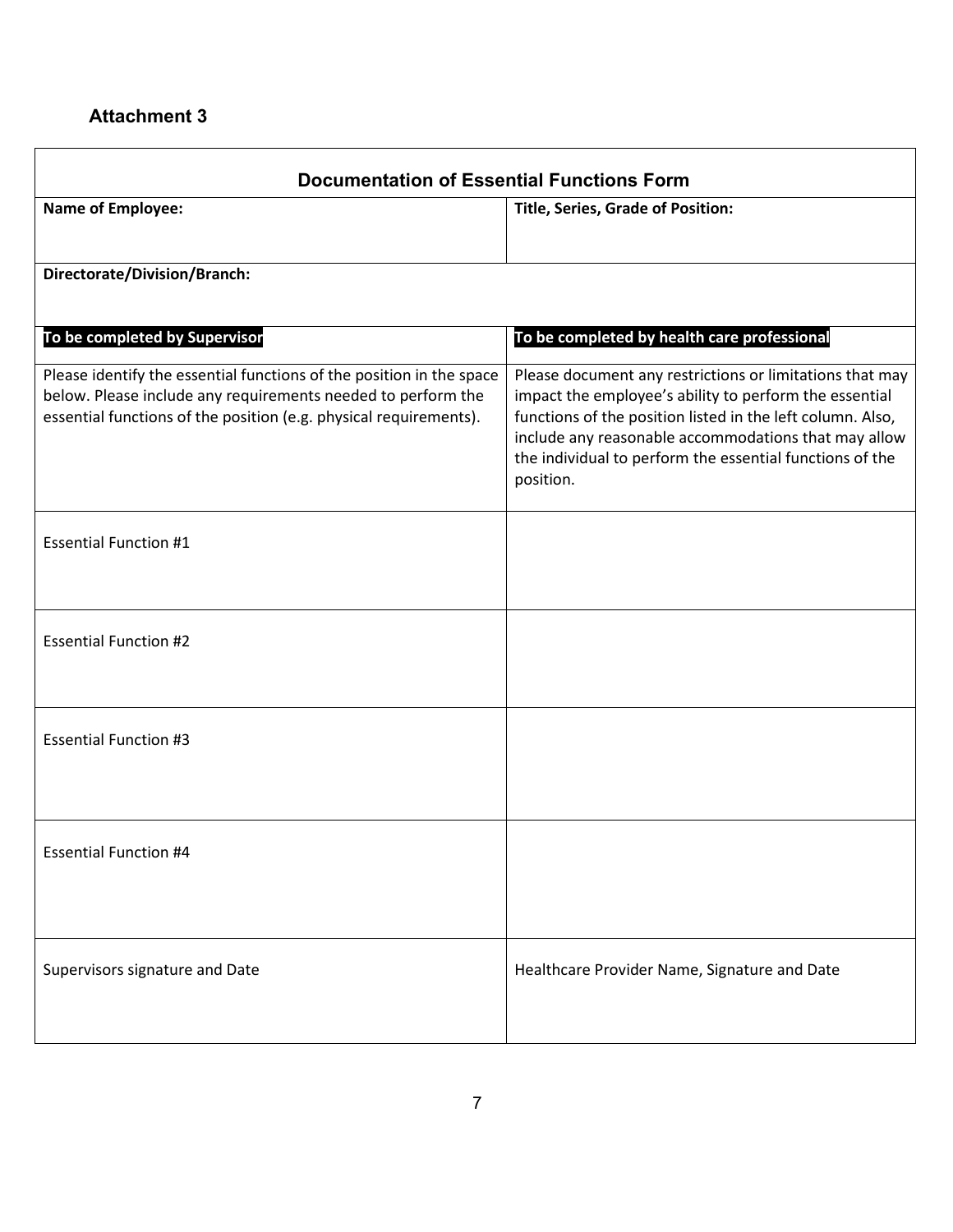### **Attachment 4**

### **Denial of Reasonable Accommodation Request Form**

Log Number \_ \_

1. Individual Requesting Reasonable Accommodation

2. Type(s) of accommodation requested:

3. Request for accommodation denied because (may check more than one box):

- **Accommodation would cause undue hardship**
- **Medical documentation inadequate**
- **\_\_\_\_\_\_** Accommodation would require removal of one or more essential job functions
- **CORECTER (Please Identify) CONFIDENT CONFIDENT**

4. Detailed Reason(s) for the denial of a requested accommodation (Must be specific, e.g., why accommodation is ineffective or causes undue hardship):

5. If the individual proposed one type of reasonable accommodation, which is being denied, but rejected an offer of a different type of reasonable accommodation, explain both the reasons for denial of the requested accommodation and why the chosen accommodation is effective.

6. An individual who disagrees with the denial of an accommodation request is encouraged to initiate an alternative dispute resolution (ADR) through any applicable ADR process established by the Army.

7. If the individual wishes to file an EEO complaint, or pursue Merit Systems Protection Board (MSPB) appeal and union grievance procedures, she/he must take the following steps. The time limits for these steps apply whether or not the individual has initiated ADR:

- For an EEO complaint pursuant to 29 C.F.R. 1614, contact **the Complaint Management Branch, NGB-EI at (703) 601-6752 within 45 days from the date of this notice of denial of accommodation request; or**
- For a collective bargaining claim, file a written grievance in accordance with the provisions of the **Collective Bargaining Agreement to JHCM at (703) 607-5946**
- Initiate an appeal to the **MSPB within 30 days of an appealable adverse action as defined in 5 C.F.R. § 1201.3 to JHCM at (703) 607-5946.**

 Printed Name, Signature and Date of Deciding Official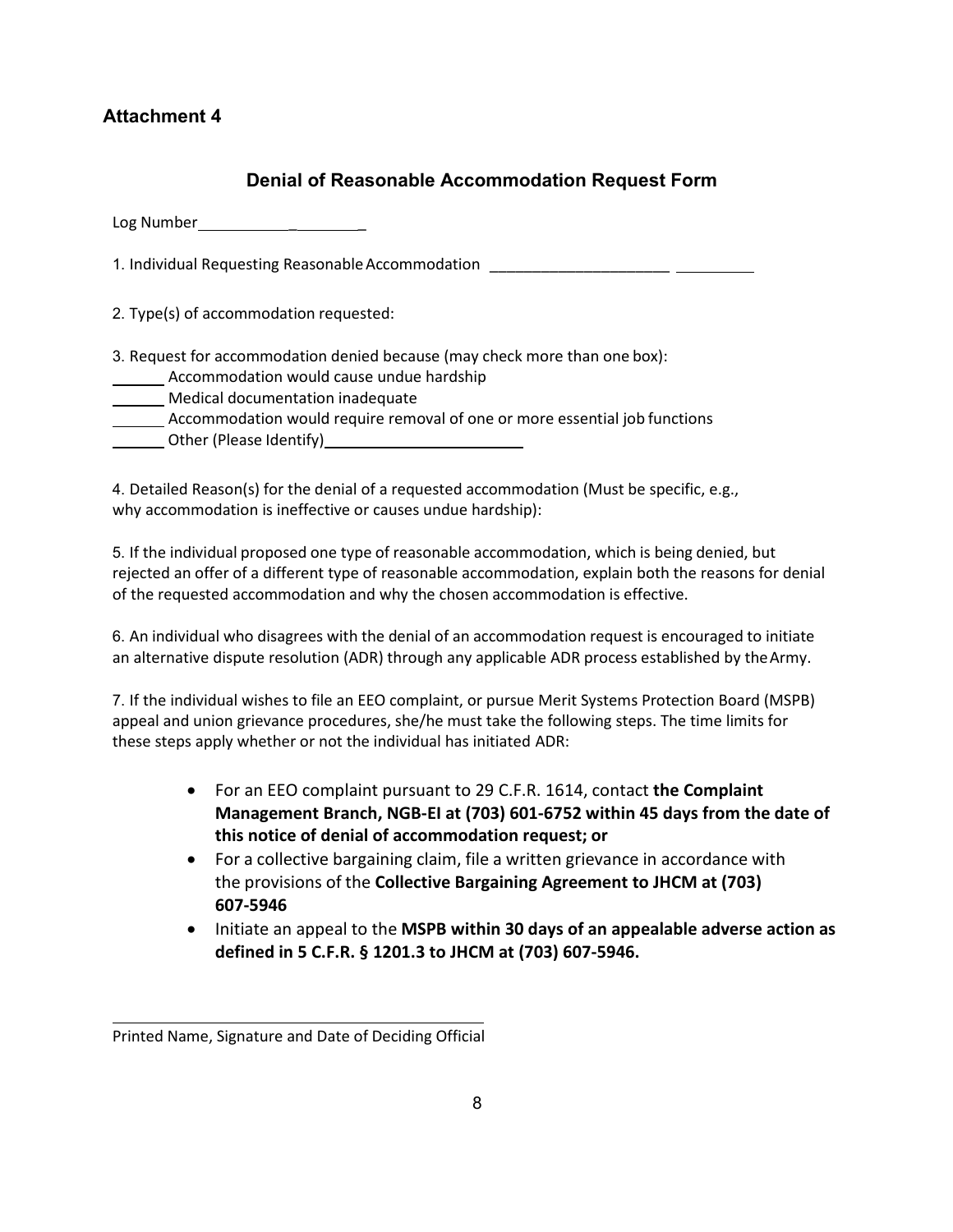**Denial of Reasonable Accommodation Request Form cont.**

 Printed Name, Signature and Date of Deciding Official

Employee Signature and Date Acknowledging Receipt

L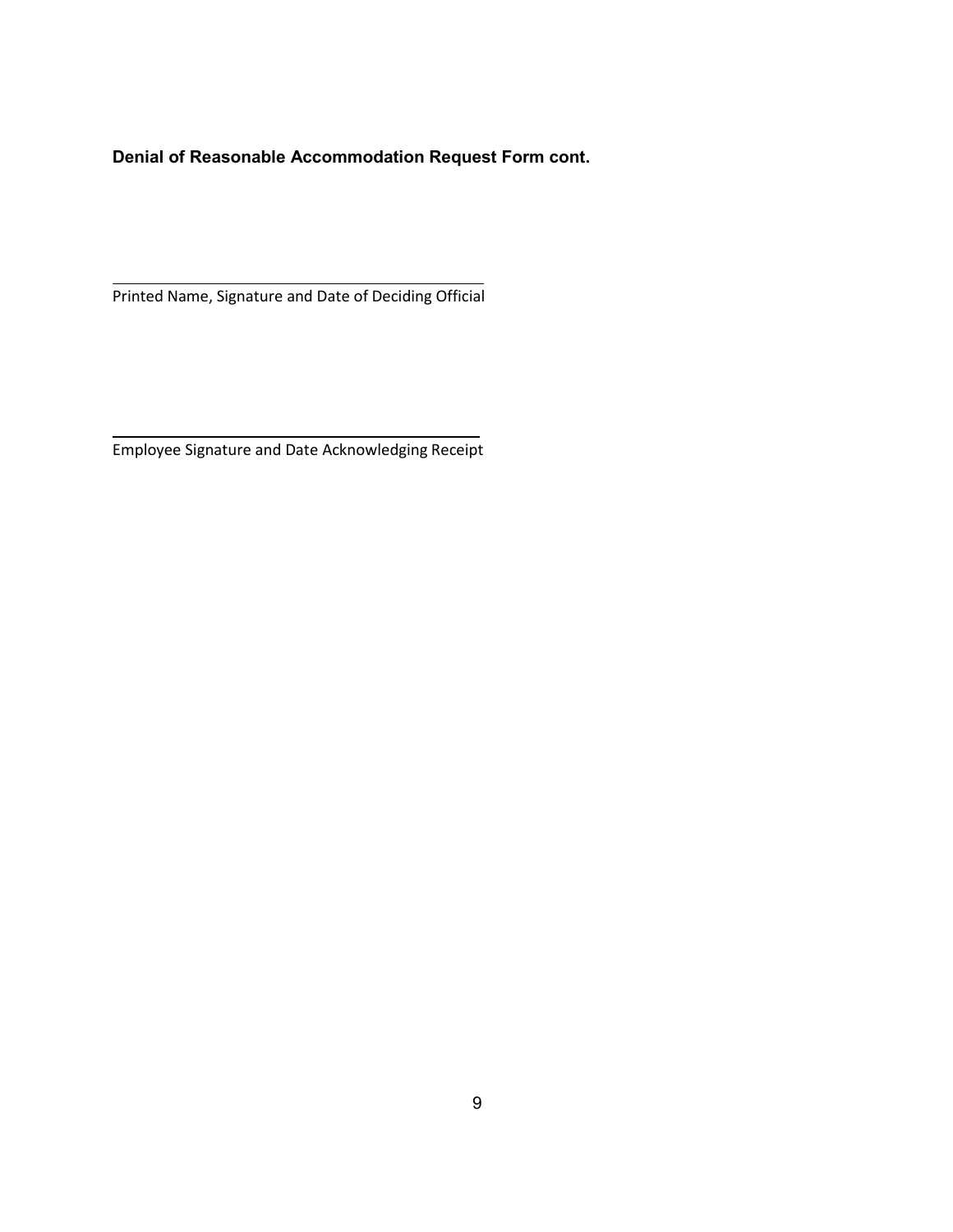### **Attachment 5**

#### **REASONABLE ACCOMMODATION INFORMATION REPORT**

To be completed by manager/official who processed the accommodation request. Submit to local Disabilities Program Manager (EEO Office). (Use additional sheets if necessary)

- 1. Request for accommodation:  $\Box$  (Check one) Approved
	- $\Box$  Denied (Attach copy of the written denial memo sent to individual.)
- 2. Date reasonable accommodation requested:
- 3. Who received the request:
- 4. Date reasonable accommodation request referred to decision maker (i.e., supervisor, Office Director):
- 5. Name and position of Decision Maker:
- 6. Date request approved or denied:
- 7. Date reasonable accommodation provided (it different from date approved):
- 8. If time frames outlined in the Reasonable Accommodation Procedures were not met, please explain why:
- 9. Job held or desired by individual requesting reasonable accommodation (include occupational series, grade level or equivalent NSPS information and office):
- 10. Reasonable accommodation needed for:
	- $\Box$  (check one) Application Process
	- $\Box$  Performing Job Functions or Accessing the Work Environment
	- $\Box$  Accessing a Benefit or Privilege of Employment (e.g., attending a training program)
- 11. Type(s) of accommodation requested (e.g., adaptive equipment, staff assistant, removal of architectural barrier):
- 12. Type(s) of reasonable accommodation provided (if different from what was requested):
- 13. From what organization was adaptive equipment obtained?
- 14. Was medical information required to process this request? If yes, explain why.
- 15. Sources of technical assistance, if any consulted in trying to identify possible reasonable accommodations (e.g., Job Accommodation Network, Computer/Electronic Accommodations Program, disability organization, Disability Program Manager).